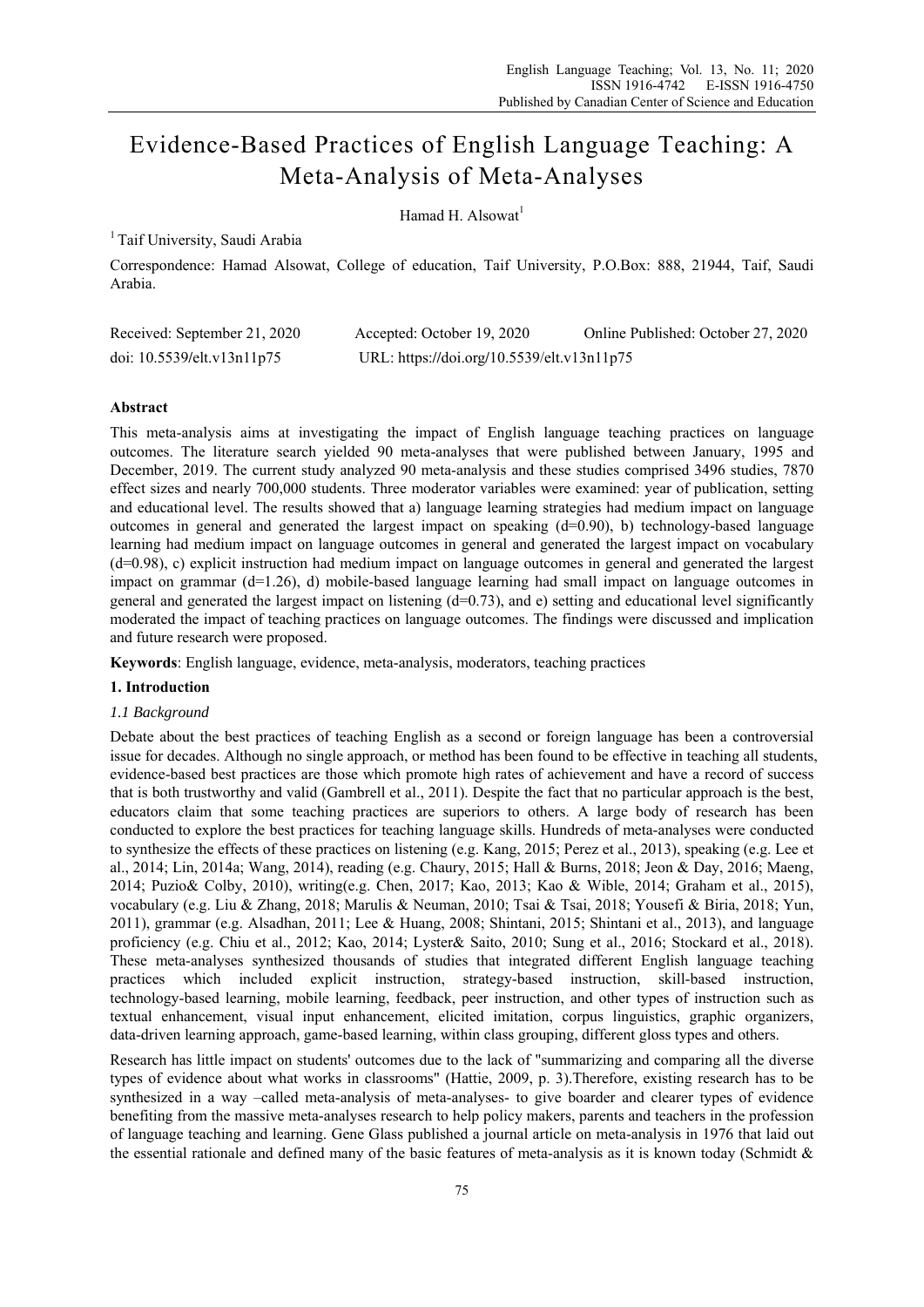Hunter, 2015). In this approach, effect size is calculated, interpreted and compared to other effect sizes, if necessary.

Despite the existence of a massive empirical research on the impact of English language teaching practices on students' learning outcomes, the impact of those practices is limited in terms of meta-analysis of meta-analyses. The conducting of such reviews may lead to new types of evidence and give educators and teachers an opportunity to gain a better understanding of the impact of these practices, especially when compared to each other. Therefore, this synthesis aims at identifying the impact of English language teaching practices on language outcomes (listening, speaking, reading, writing, grammar, vocabulary and language proficiency).

#### *1.2 Purpose of the Study*

This research seeks to estimate the effect sizes of previous meta-analyses regarding the impact of different English language teaching practices on students' language outcomes through conducting a synthesis of related meta-analyses. These practices will be then ranked from very positive to very negative to draw a clear picture of what works and what does not work. It is expected to identify the high leverage English language teaching practices that ought to be the focus of preparing and training English language teachers.

## *1.3 English Language Teaching Practices*

Teaching English language is a dynamic and complex task that requires an adequate knowledge of the latest and effective methods in order to help students gain significant learning outcomes. The ELT literature covers a wide range of relatively old and up-to-date English language teaching and learning practices. To achieve the aim of this study, English language teaching practices were divided into four categories: explicit instruction, language learning strategies, technology-based language learning and mobile-based language learning.

The four categories, mentioned above, guided this study as independent variables. First of all, explicit instruction is one of the most powerful tools to maximize students' outcomes. It is an unambiguous and direct approach that includes both instructional design and delivery procedures through a series of supports or scaffolds (Archer & Hughes, 2011). Explicit instruction is an ideal model for teaching because of its balanced approach in teaching both concepts and skills along with integrated listening, speaking, reading, writing, and vocabulary development in every lesson (Hollingsworth & Ybarra, 2013). Elements of explicit instruction include introducing one new skill of instruction at a time, specific procedures for introducing, practicing, and reviewing skills, explicit modeling, a guided practice, providing immediate corrective feedback, ongoing review for mastery of previously taught skills, re-teaching as needed and independent practice (Rief& Stern, 2010).

Secondly, language learning strategies help students to take the responsibility of their learning and to promote independent and autonomous learning. They raise students' knowledge of themselves, their interests, awareness, needs and preferences, beliefs and motivation and the strategies they use to develop L2 competence (White, 2008). Language learning strategies are divided into three main categories: cognitive, metacognitive and social/affective strategies. Cognitive strategies involve mental processing of the target language whereas metacognitive strategies use the knowledge of cognitive processes to regulate the learning process. Social/affective strategies entail the ways in which learners interact with others and control themselves in order to enhance their learning (Benson, 2013).

Thirdly, utilizing technology in language learning has begun since its origin in the 1950s to keep up with the ongoing developments in computer technology. The development of technology in language learning is a result of learning theories and pedagogical considerations (Li, 2017). Technology-based learning can be used as an engaging and interactive tool to enhance vocabulary learning, grammar and written language skills. Using technology in classroom encourages learners to be motivated, engaged and responsible for their learning. Providing a source of real language, flexible space and immediate feedback are some of the advantages that make language learning a fun task (Stanley, 2013; Tafazoli& Romero, 2017).

Fourthly, mobile technology is an emerged movement in language learning. Mobile devices such as smartphones, iPads, iPods and tablets are becoming ubiquitous. Mobile learning enhances learner mobility in which a learner can use a mobile for learning anywhere, and access to educational content, authentic input experiences, real-world task practice and information without the limitations of physical location or time (Uther, 2019). Consequently, mobile learning should be included in language learning to engage with and practice the target language (Nielson, 2016).

#### *1.4 Synthesizing Meta-Analyses on Instruction*

Meta-analysis is defined as "the statistical analysis of a large collection of analysis results from individual studies for the purpose of integrating the findings" (Glass, 1976, p. 3). Results of the original studies are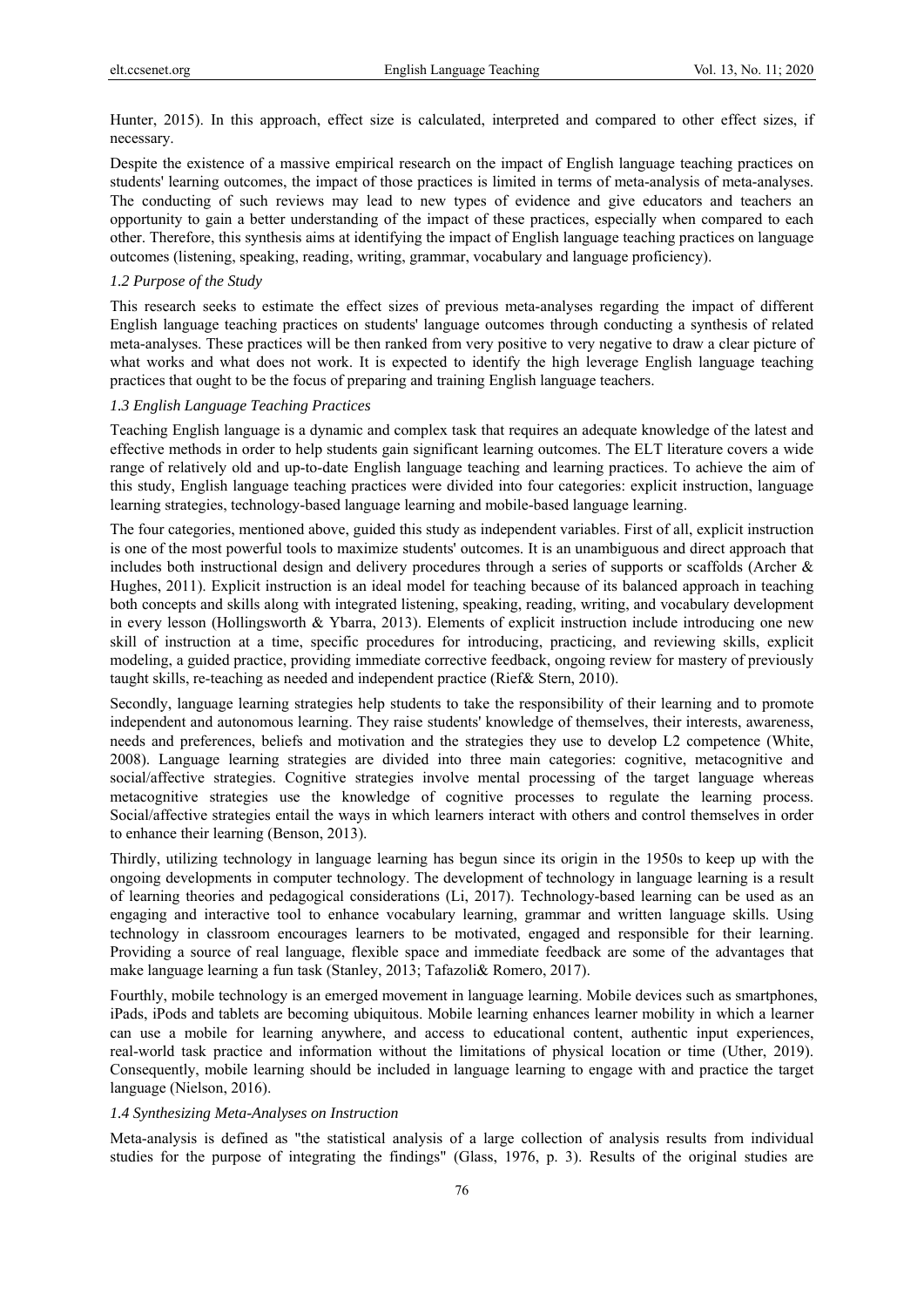converted to one or more metrics, called "effect size" to synthesize findings from studies that use different measures of the same construct (Littell et al., 2008). Quantitative meta-analyses have become central to evidence-based practices in education to bridge the gap between research and practice. Evidence-based practices entail the systematic synthesis of the best evidence available to serve as the basis for best practices, and as a source of best evidence in the evidence-based practice process (Sandelowski & Barroso, 2007).

A well-known critique of meta-analysis is called "apples and oranges". It was first used in 1977 by Smith and Glass; it charges that including a diverse range of studies in a meta-analysis yields meaningless results (Card, 2012). Mostly, previous attempts to synthesize research fell into this trap in terms of analyzing meta-analyses in different disciplines with broad classifications.

An earlier attempt was carried out by Lipsey and Wilson (1993) to synthesize 302 studies including 16,902 effect sizes to provide an overview of the effects of various categories of educational, psychological and behavioral treatments on a variety of outcomes. The mean effect size across all studies was d=0.50. This study added a valuable contribution to the field, but it concentrated on science and math as moderators and neglected other disciplines or content area such as social sciences and languages. Marzano (1998) conducted a meta-analysis research to synthesize 143 studies that had over 4,000 effect sizes and involved an estimated 1,237,000 subjects on the effect of classroom instructional techniques on achievement. He computed overall effect sizes for the knowledge domains and the cognitive, metacognitive, and self-systems. The effect sizes were d=0.60, d=0.75, d=0.55, d=0.74 respectively. The overall effect size of instruction on achievement was d=0.65. Although the independent variables were clearly defined, the outcomes covered many disciplines such as medicine, science, arts, languages and so on. Hattie (2009) synthesized a total of 816 meta-analyses, which encompassed 52,649 studies, and provided 146,626 effect sizes about the influence of some program, policy, or innovation on academic achievement in school (early childhood, elementary, high, and tertiary). The average effect size of the influence of teaching on students' achievement was d=0.42. Unfortunately, topics of English as a second language were excluded in this synthesis.

To this end, conducting meta-analyses on instruction requires specific identification of the independent, dependent and moderator variables to generate precise evidence that represents the actual influences of the independent and moderator variables on the dependent variables. The previous meta-analyses on English language instruction covered a wide range of the impact of a variety of teaching practices on different language outcomes. So, there is a demand to synthesize those efforts to construct apparent and research-based foundations for language learning. Consequently, the research gap in the literature of instruction lies in the lack of a synthesis of meta-analyses on the effect of English language instruction on language outcomes. Therefore, this meta-analysis of meta-analyses will be conducted to seek clear evidence of English instruction on language skills.

#### *1.5 Research Questions*

**Research Questions 1**: What impact do English language teaching practices have on language outcomes?

**Research Questions 2**: Is the impact of English language teaching practices affected by these moderator variables (year of publication, setting and educational level)?

#### **2. Method**

In meta-analyses, researchers (e.g. Marzano, 1998; Roberts et al., 2017) stated that various considerations should be addressed when conducting informative meta-analyses. They include: (I) defining the domain of research, (2) identifying the moderator variables, (3) identifying criteria for inclusion in the study, (4) searching strategies for fugitive studies, (5) coding procedures, and (6) determining effect sizes.

# *2.1 Defining the Domain of Research*

The aim of this meta-analysis was to compute the effect size of the previous meta-analysis studies regarding the effectiveness of English language teaching practices on language outcomes. To avoid the apples and oranges problem, categories and independent variables should be accurately defined. Teaching practices can be defined as a set of instructional methods and strategies employed in the classroom to achieve the desired teaching objectives (Khader, 2012).Based on this definition, this study considers these four independent variables as the main categories of English language teaching practices: explicit instruction, language learning strategies, technology-based language learning and mobile-based language learning. Since the previously mentioned meta-analyses (e.g. Hattie, 2009; Lipsey& Wilson, 1993; Marzano, 1998) did not examined language outcomes as dependent variables, this study focused on those outcomes which included listening, speaking, reading,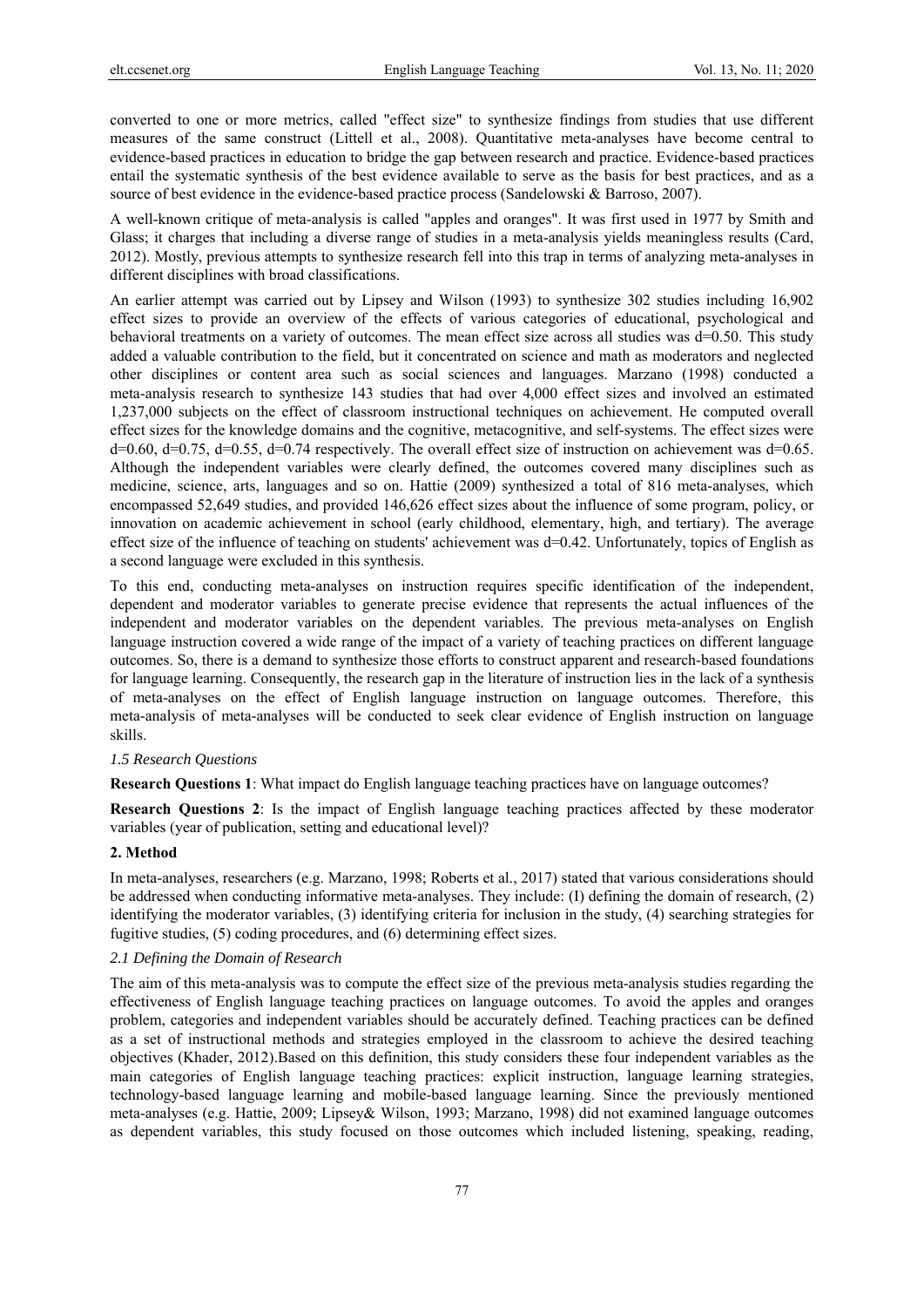writing, vocabulary, grammar and language proficiency. So this study did not consider dependent variables such as anxiety, thinking skills, attitudes, beliefs, participation, etc.

## *2.2 Identifying the Moderator Variables*

In qualified meta-analyses, moderator variables should be specified to estimate the relationship between the selected moderator variables and the dependent variables to attain a clear picture of the relationship between the independent variables of primary interest and the dependent variables (Marzano, 1998).Moderator variables are defined as variables that modify or moderate the relationship between the independent and the dependent variables (Enders, 2012). Due to the diversity of the meta-analyses included in this study and the large numbers of independent and dependent variables, only three moderator variables were identified: (1) year of publication, (2) setting and (3) educational level.

# 2.2.1 Year of Publication

It was essential to notice the development of English language teaching practices in the  $20<sup>th</sup>$  and  $21<sup>st</sup>$  centuries. Therefore, year of publication might influence the impact of teaching practice on language outcomes. The meta-analyses were categorized into two main categories: (1) from 1995 to 2010 and (2) from 2011 to 2019.

## 2.2.2 Setting

Setting might have influence on the dependent variables. Mackey and Goo (2007) found that the effect of feedback was significantly greater in EFL context than in ESL context. Also, Jeon and Day's (2016) study showed that English as a foreign language settings (EFL)had a higher effect than English as a second language (ESL) settings. The setting was classified into: (1) EFL setting, (2) ESL setting, Mixed setting, and (4) not reported if the setting was not mentioned.

## 2.2.3 Educational Level

The third moderator variable was the educational level of the students on whom the teaching practice had been tried. Instructional technique had been undertaken. It was assumed that the effect of English language teaching practices might vary across educational levels of students. Educational levels were categorized as follow:

- 1) Kindergarten and Primary: grades K-6
- 2) Middle and High: grades 7-12
- 3) College and Adult
- 4) Mixed: grades K-12 and college

## *2.3 Identifying Criteria for Inclusion in the Study*

Eligible studies for this meta-analysis should meet the inclusion criteria that were identified below.

- 1. The study had to be a qualitative meta-analysis.
- 2. It had to be published in a peer-reviewed journal or a dissertation or a book chapter.
- 3. It was published within the last fifteen years; between January, 1995 and December, 2019.
- 4. It was published in English language.
- 5. It focused on any English language teaching practice.
- 6. It focused on one or more of these language outcomes (listening, speaking, reading, writing, vocabulary, grammar or language proficiency).
- 7. It reported the effect size of the practice that had been used.

# *2.4 Searching Strategies for Fugitive Studies*

Three search strategies were employed to identify the studies that met the criteria of inclusion: electronic search of databases, manual research and examination of the references of the obtained studies for finding more meta-analysis studies. The electronic search included these databases and journals: ERIC, PsycINFO, Dissertation Abstracts, PsycARTICLES, EBSCO, Wiley Online Library, Taylor & Francis, SpringerLink-Springer, Scopus-Elsevier, Sage Journals and Google Scholar.After employing the electronic search, hand search of the related journals was performed. References of the previous meta-analyses were searched for more secondary references. Search terms were meta-analysis\*, language\*, teaching\*, practices\*, strategy\*, English\*, skills\* and listening\* OR speaking\* OR reading\* OR writing\* OR vocabulary\* OR grammar\* OR language proficiency\*impact\* OR effect\* EFL\* or ESL\*. Search terms were searched as title, full text, abstract, or keywords. The search was completed on March 16, 2020 which included articles published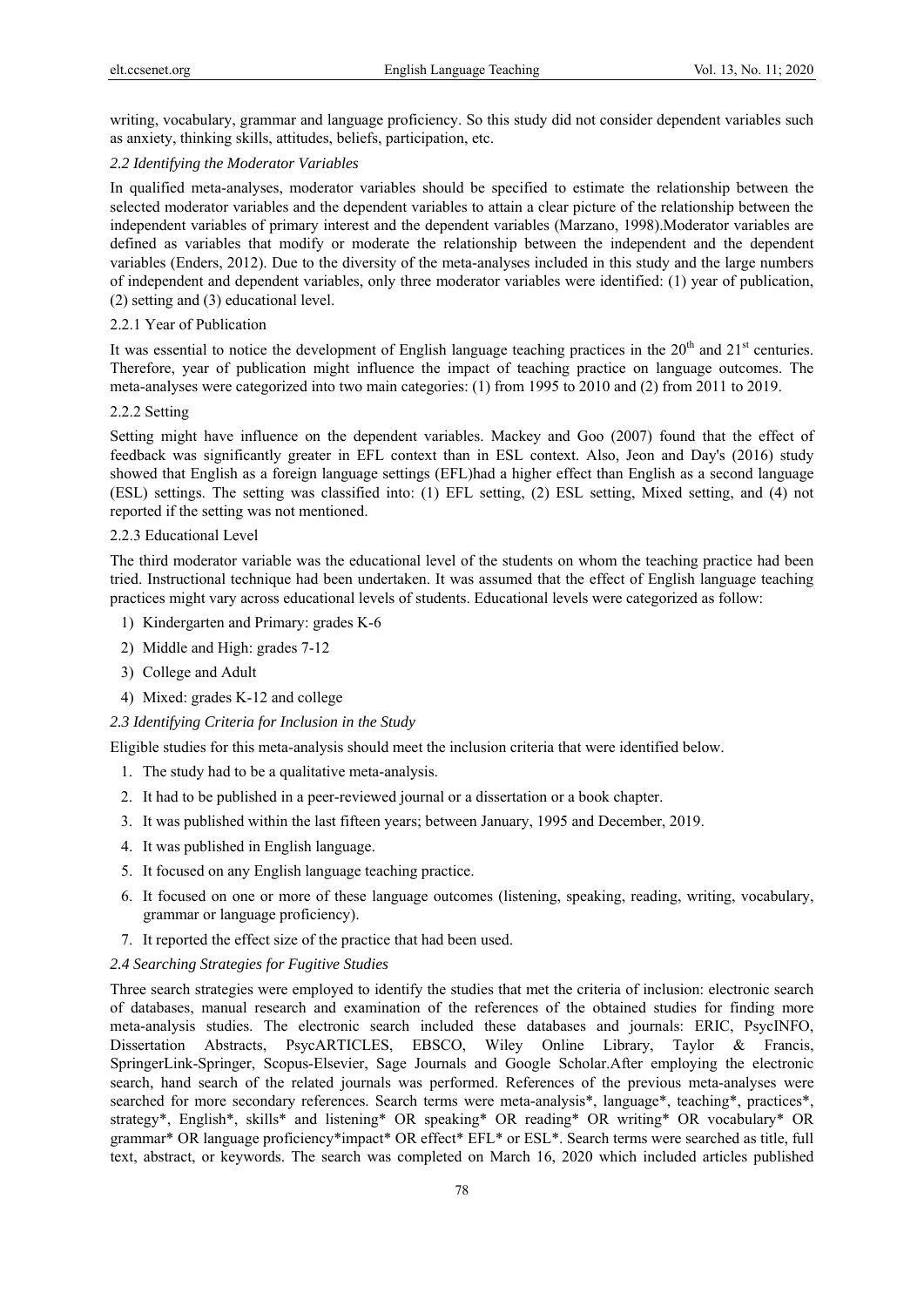from January, 1995 to December, 2019.The search resulted in 835 articles. After deleting the duplicates, the search yielded a total of 312 articles in English language teaching practices meta-analyses. After reading the abstracts and full-text articles, studies that did not meet the inclusion criteria were excluded. A total of 209 studies were included for the next step (Figure 1).



Figure 1. Study selection process

#### *2.5 Coding Procedures*

Eligible meta-analysis studies were coded by the author and an assistant. They were coded with respect to the independent, dependent and moderator variables. The coding included general information of each study such as author, year of publication, setting, number of participants, educational level, number of studies included, number of effect sizes, effect sizes values. When a study had multiple independent samples, they were treated as separate studies. Based on a random sample (30%) of the included studies, inter-rater reliability showed a Cohen's kappa of 0.92. If there was a disagreement, the study was included for further discussion until agreement was achieved. After an agreement of 100%, all studies were double coded and the studies that did not have enough data were excluded.

The domain was coded as explicit instruction, language learning strategies, technology-based language learning and mobile-based language learning. Explicit instruction practices were coded to sub-categories used in language teaching such as direct instruction, repeated reading, extensive reading, writing to read instruction, spelling instruction, vocabulary instruction, writing instruction, reading for writing instruction, process writing approach, processing instruction, production-based instruction, error correction and so on. Language learning strategies were classified into cognitive strategies, metacognitive strategies, affective strategies, socio-affective strategies and types of feedback. Technology-based language learning practices were categorized into captioned videos, computer-mediated communication, synchronous computer-mediated communication, multiple media tools, online and blended learning, web-based instruction, digital game-based learning, digital tools and computer-mediated glosses. Finally, mobile-based language learning practices were coded as teaching using iPADs, tablet PCs, cell phones, iPods, MP3 players, e-book readers, digital pens, pocket dictionaries and classroom response systems (CRSs).

In addition, the meta-analysis studies were classified according to the dependent variables (language outcomes). The language outcomes included listening, speaking, reading, writing, grammar, vocabulary and language proficiency.The studies were also categorized upon the moderator variables as mentioned earlier.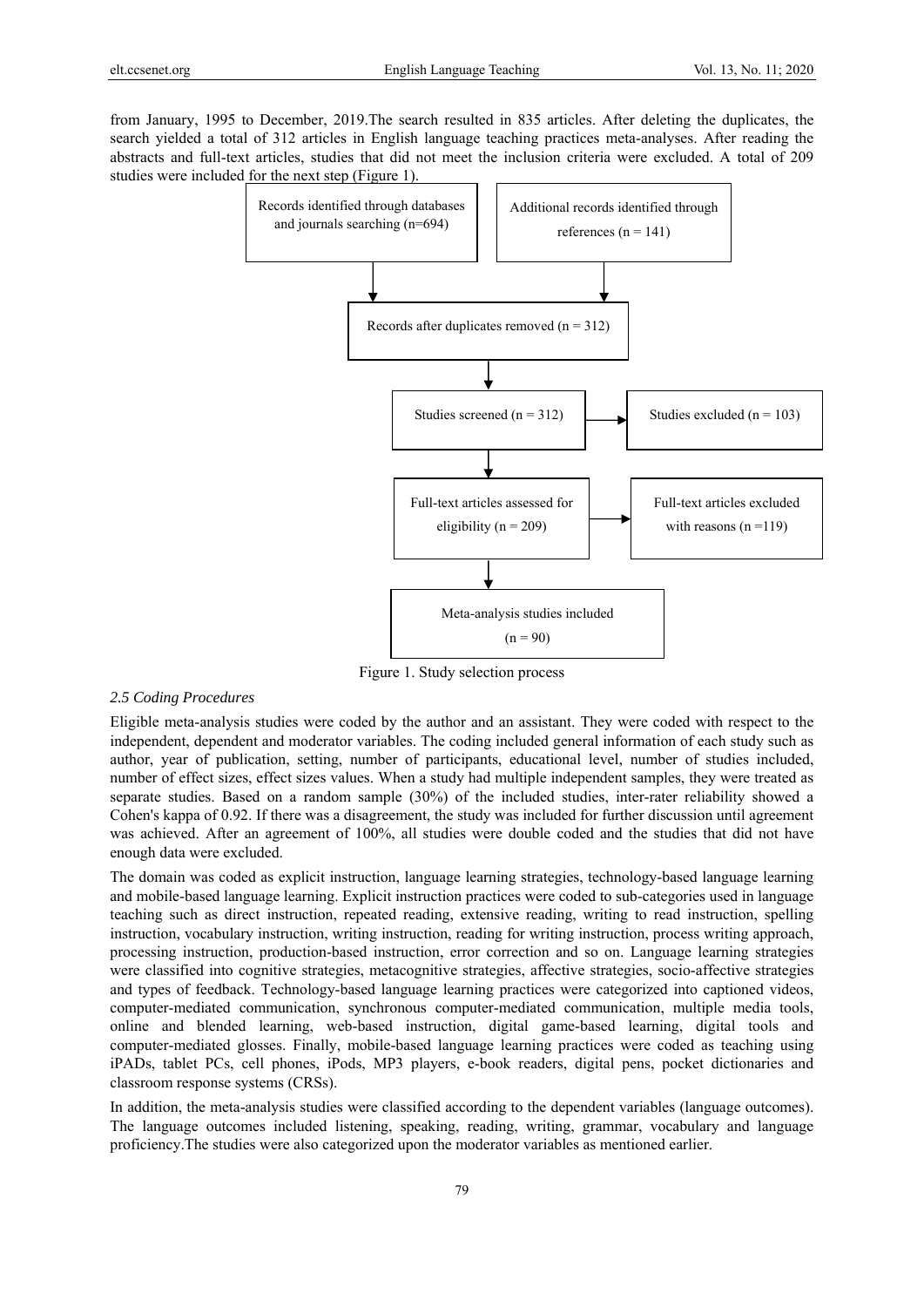## *2.6 Determining Effect Sizes*

Using effect size helps to obtain the same metric to analyze and interpret the results of the previous meta-analyses on the impact of English language teaching practices on language outcomes. In most of the meta-analyses included in this meta-analysis, effect sizes were already calculated using either Cohen's d or Hedges' g, so no need for calculation of effect sizes. In few cases, if effect sizes were not reported clearly, they were calculated using Cohen's d or Hedges' g (Glass, 1977; Hedges & Olkin, 1985) as follows:

Cohen's d: Effect size = [Mean  $_{treatment}$  – Mean  $_{control}$ ]/ Sigma

Sigma= population standard deviation

Hodges' g: Effect size = [Mean treatment – Mean control]/ SD

SD= sample standard deviation

For considering the meaning of the effect size, Cohen (1988) suggested  $d= 0.20$  was small,  $d= 0.50$  was medium and d=0.80 as large effect size. Hattie (2009) utilized an alternative way of considering the meaning of the effect size suggested by McGraw and Wong (1992) which was called the indicator of Common Language Effect (CLE). This measure was provided in all the results of this study to support interpreting the effect size.

#### **3. Results**

The literature search yielded 90meta-analyses that were published between January, 1995 and December,2019 on the impact of English language teaching practices on language outcomes. These meta-analyses comprised 3496 studies and 7870 effect sizes. Across these studies, there were nearly 700,000 students.

Table 1. Descriptive statistics of the included meta-analyses

| Categories          |                  | k  | $\frac{0}{0}$ |
|---------------------|------------------|----|---------------|
| Publication type    | Journal articles | 84 | 93.3 %        |
|                     | Dissertations    | b  | $6.7\%$       |
| Year<br>publication | of $1995-2010$   | 19 | $21.1\%$      |
|                     | 2011-2019        | 71 | 78.9%         |

Table 1 indicates that most of the included meta-analyses were published in journals (93.3%), whereas about three quarter of the meta-analyses were published from 2011 to 2019. Figure 2 illustrated the year of publication of the included meta-analyses.



Figure 2. Year of publication of the included meta-analyses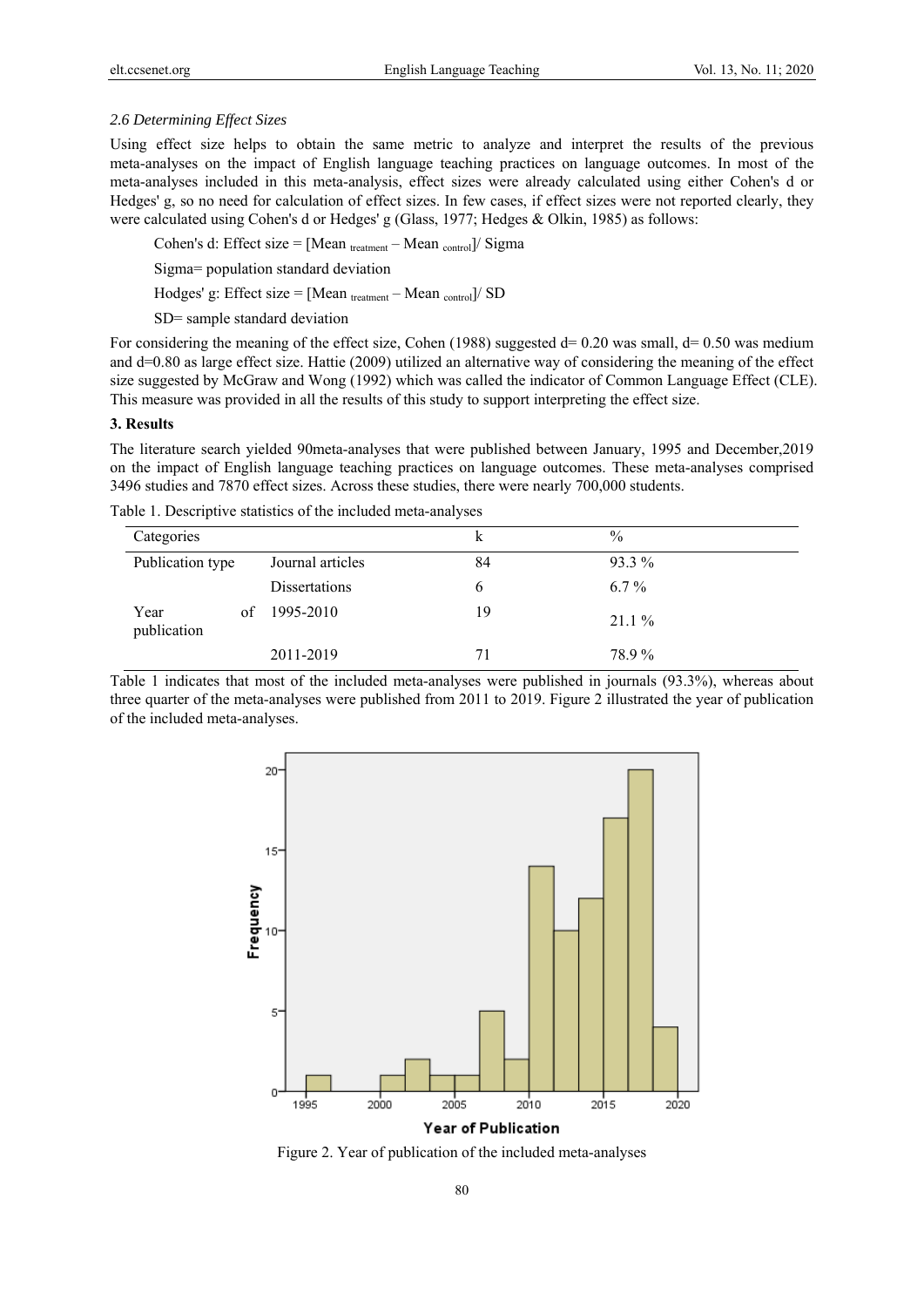It was obvious that the studies published before 2010 were limited. However, the number of published studies increased and reached a peak in 2018 with 12 studies.

This meta-analysis study aimed at investigating the impact of English language teaching practices on language outcomes. To answer the first research questions, the overall effect sizes of English language teaching practices on language outcomes were computed in Table 2.

| Teaching practices                 |      | n    | Sample | ES   | <b>CLE</b> | Impact |
|------------------------------------|------|------|--------|------|------------|--------|
| Language learning strategies       | 277  | 580  | 22017  | 0.66 | $47\%$     | Medium |
| Technology-based language learning | 649  | 988  | 110141 | 0.65 | $46\%$     | Medium |
| Explicit instruction               | 2361 | 5662 | 478287 | 0.59 | $42. \%$   | Medium |
| Mobile-based language learning     | 209  | 640  | 33304  | 0.48 | $34\%$     | Small  |
| Total                              | 3496 | 7870 | 643749 | 0.59 | $42. \%$   | Medium |
|                                    |      |      |        |      |            |        |

Table 2. Overall impact of the teaching practices on all types of language outcomes

 $k$ = number of studies, n= number of effect sizes,  $ES$  = effect size

Table 2shows that of the 7,870 effect sizes that focused on English language teaching practices, 5,662 (71.94%) effect sizes utilized explicit instruction, 988 (12.55%) effect sizes addressed technology-based language learning, 640 (8.13%) effect sizes addressed mobile-based language learning, and 580 (7.37%) addresses language learning strategies. The overall effect size across English language teaching practices was d=0.59. Mobile-based language learning had the smallest effect size  $(d=0.48)$ , whereas the effect sizes of the other three categories were medium, and ranged from d=0.59 for explicit instruction to d=0.66 for language learning strategies. These findings imply superiority of language learning strategies over other English language teaching practices on the development of language outcomes  $(d= 0.66)$ .

The impacts of all types of teaching practices; explicit instruction, language learning strategies, technology-based language learning, and mobile-based language learning were calculated as seen in Table 3.

| Teaching practices           | Language outcomes        |          |         |         |                          |            |             |       |
|------------------------------|--------------------------|----------|---------|---------|--------------------------|------------|-------------|-------|
|                              | Listening                | Speaking | Reading | Writing | Grammar                  | Vocabulary | Proficiency | Total |
| Language<br>strategies       | $\overline{\phantom{a}}$ | 0.90     | 0.61    | 0.86    | 0.06                     | 0.71       | 0.59        | 0.66  |
| Technology-based<br>learning | 0.74                     | 0.39     | 0.33    | 0.54    | $\overline{\phantom{a}}$ | 0.98       | 0.70        | 0.65  |
| Explicit<br>instruction      | 0.51                     | 0.84     | 0.47    | 0.51    | 1.26                     | 0.90       | 0.58        | 0.59  |
| Mobile-based<br>learning     | 0.73                     | 0.50     | 0.30    | 0.25    | ۰                        | 0.49       | 0.57        | 0.48  |
| Total                        | 0.69                     | 0.77     | 0.46    | 0.54    | 1.24                     | 0.87       | 0.60        | 0.59  |

Table 3. Impact of all teaching practices on language outcomes

Table 3 illustrates that the highest impact of language learning strategies was observed in speaking (d=0.90) which was higher than the impact on writing (d=0.86) and vocabulary (d=0.71). Language learning strategies were less effective in teaching language proficiency (d=0.59) and grammar (d=0.06). The overall impact of language learning strategies on language skills was medium (d=0.66). In addition, the highest impact of technology-based language learning was observed in vocabulary (d=0.98) which was higher than the impact on listening (d=0.74) and language proficiency (d=0.70). Technology-based language learning was less effective in teaching speaking (d=0.39) and reading (d=0.33). The overall impact of technology-based language learning on language skills was medium  $(d=0.65)$ . Moreover, the highest impact of explicit instruction was observed in grammar (d=1.26) which was higher than the impact on vocabulary (d=0.90) and speaking (d=0.84). Explicit instruction was less effective in teaching listening  $(d=0.51)$  and reading  $(d=0.47)$ . The overall impact of explicit instruction on language skills was medium  $(d=0.59)$ . Finally, the highest impact of mobile-based language learning was observed in listening  $(d=0.73)$  which was higher than the impact on language proficiency  $(d=0.57)$ and speaking (d=0.50). Mobile-based language learning was less effective in teaching vocabulary (d=.49), reading (d=0.30) and writing (d=0.25). The overall impact of mobile-based language learning on language skills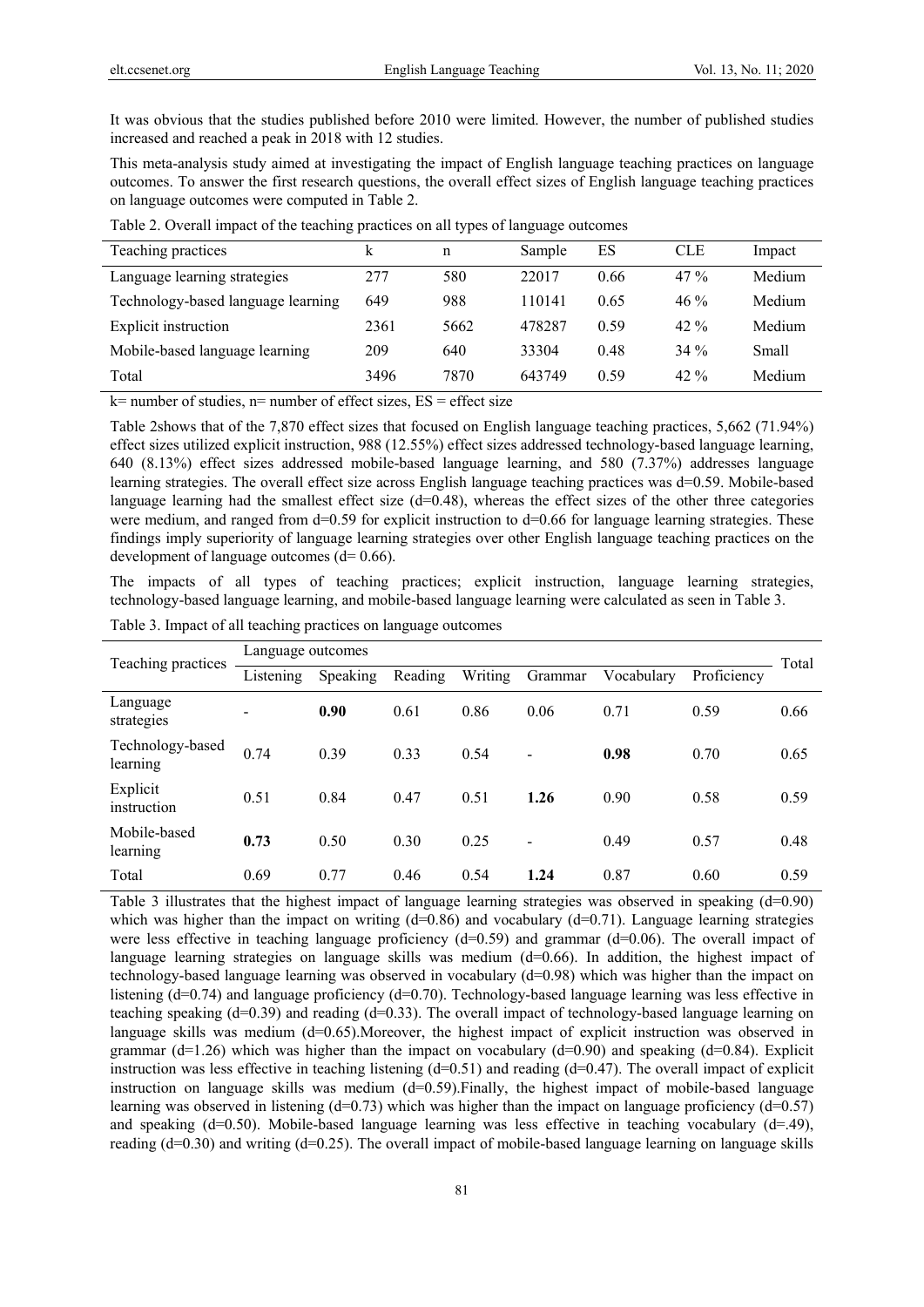was small (d=0.48). Table 3 also illustrates that the highest impact of teaching practices was on grammar (d=1.24) which was higher than the impact on vocabulary  $(d=0.87)$  and speaking  $(d=0.77)$ . English language teaching practices were less effective in teaching writing (d=0.54) and reading (d=0.46).

Table 4. Impact of teaching practices on language outcomes in details

| Teaching practices                       | Outcome     | $\bf k$        | n              | Sample | ES   | Impact |
|------------------------------------------|-------------|----------------|----------------|--------|------|--------|
| Processing instruction                   | grammar     | 33             | 79             | 2301   | 2.33 | Large  |
| Comprehension-based instruction          | grammar     | 30             | 80             | 2677   | 1.84 | Large  |
| Computer-mediated glosses                | vocabulary  | 6              | 6              | 199    | 1.40 | Large  |
| Graphic organizers                       | listening   | 4              | $\overline{4}$ | 398    | 1.39 | Large  |
| Elicited imitation                       | proficiency | 24             | 21             | 1089   | 1.34 | Large  |
| <b>Extensive reading</b>                 | vocabulary  | 33             | 35             | 2552   | 1.02 | Large  |
| Captioned videos                         | listening   | 15             | 15             | 1071   | 0.99 | Large  |
| Digital games learning                   | vocabulary  | 36             | 179            | 2446   | 0.99 | Large  |
| Educational technology applications      | writing     | 16             | 21             | 1650   | 0.93 | Large  |
| Direct instruction                       | vocabulary  | 157            | 380            | 11874  | 0.92 | Large  |
| Tools of corpus linguistics              | proficiency | 78             | 178            | 4288   | 0.92 | Large  |
| Language learning strategies             | speaking    | 9              | 13             | 517    | 0.90 | Large  |
| Peer-peer interaction                    | speaking    | 9              | 25             | 2782   | 0.89 | Large  |
| Graphic organizers                       | writing     | 9              | 18             | 2173   | 0.88 | Large  |
| Captioned videos                         | vocabulary  | 10             | 10             | 714    | 0.87 | Large  |
| Skill-based instruction                  | speaking    | 86             | 170            | 3298   | 0.86 | Large  |
| Language learning strategies             | writing     | 52             | 101            | 6488   | 0.86 | Large  |
| Technology applications                  | proficiency | 90             | 90             | 6781   | 0.85 | Large  |
| Computer technology                      | proficiency | 37             | 52             | 3980   | 0.85 | Large  |
| Different gloss types                    | vocabulary  | 66             | 101            | 5928   | 0.83 | Large  |
| Graphic organizers                       | reading     | 18             | 31             | 3100   | 0.82 | Large  |
| Information and communication technology | proficiency | 9              | 29             | 1045   | 0.81 | Large  |
| Computer-assisted instruction            | vocabulary  | 16             | 16             | 1684   | 0.75 | Medium |
| Oral feedback                            | proficiency | 34             | 34             | 827    | 0.74 | Medium |
| Mobile devices                           | listening   | 4              | 5              | 208    | 0.73 | Medium |
| Computer-mediated glosses                | reading     | 9              | 11             | 366    | 0.73 | Medium |
| Graphic organizers                       | vocabulary  | 5              | 5              | 583    | 0.73 | Medium |
| Digital game-based learning              | proficiency | 72             | 77             | 6664   | 0.73 | Medium |
| Textual enhancement                      | grammar     | 39             | 51             | 3900   | 0.71 | Medium |
| Language learning strategies             | vocabulary  | 24             | 36             | 1314   | 0.71 | Medium |
| Multiple media tools                     | listening   | 50             | 78             | 4330   | 0.69 | Medium |
| Graphic organizers                       | grammar     | $\overline{c}$ | $\overline{4}$ | 398    | 0.68 | Medium |
| Web-based instruction                    | proficiency | 31             | 31             | 3414   | 0.67 | Medium |
| Types of feedback                        | writing     | 175            | 228            | 21571  | 0.64 | Medium |
| Language learning strategies             | reading     | 90             | 283            | 6927   | 0.61 | Medium |
| Language learning strategies             | proficiency | 98             | 142            | 6445   | 0.59 | Medium |
| Spelling instruction                     | writing     | 36             | 40             | 6037   | 0.58 | Medium |
| Extensive reading                        | reading     | 83             | 114            | 8842   | 0.57 | Medium |
| Mobile devices                           | proficiency | 85             | 391            | 15659  | 0.57 | Medium |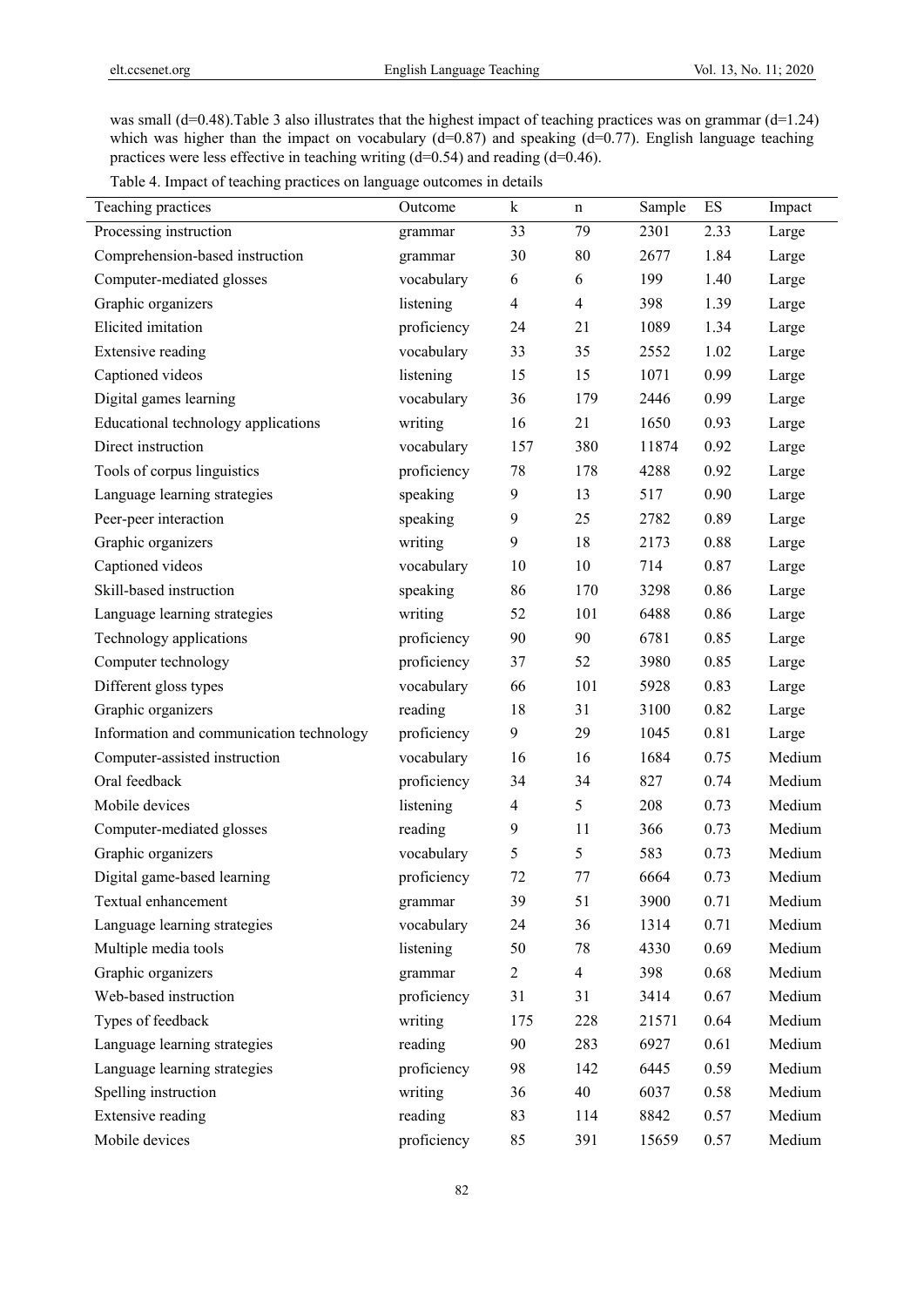| Production-based instruction       |                   | grammar     | 59                      | 113    | 6638   | 0.56 | Medium |
|------------------------------------|-------------------|-------------|-------------------------|--------|--------|------|--------|
| Joint book reading                 |                   | reading     | 29                      | 29     | 3410   | 0.55 | Medium |
| Small-group reading interventions  |                   | reading     | 26                      | 27     | 2600   | 0.54 | Medium |
| Direct instruction                 |                   | proficiency | 59                      | 299    | 19680  | 0.54 | Medium |
| <b>CALL</b>                        |                   | reading     | 12                      | 18     | 875    | 0.53 | Medium |
| L1 glosses                         |                   | reading     | 67                      | 21     | 20330  | 0.52 | Medium |
| Direct instruction                 |                   | reading     | 249                     | 1896   | 14961  | 0.51 | Medium |
| Mobile devices                     |                   | speaking    | 6                       | 11     | 569    | 0.50 | Medium |
| Reading for writing instruction    |                   | writing     | 102                     | 167    | 35472  | 0.50 | Medium |
| Peer-mediated learning             |                   | speaking    | 9                       | 13     | 1474   | 0.49 | Small  |
| Digital tools                      |                   | reading     | 20                      | 89     | 4024   | 0.49 | Small  |
| Peer-mediated learning             |                   | writing     | 24                      | 28     | 3174   | 0.49 | Small  |
| Mobile devices                     |                   | vocabulary  | 43                      | 84     | 4074   | 0.49 | Small  |
| Peer-mediated learning             |                   | reading     | 22                      | 28     | 2221   | 0.47 | Small  |
| Skill-based instruction            |                   | reading     | 151                     | 161    | 15248  | 0.46 | Small  |
| Computers                          |                   | writing     | 29                      | 29     | 2900   | 0.45 | Small  |
| Strategy instruction               |                   | writing     | 238                     | 307    | 20002  | 0.44 | Small  |
| Reading interventions              |                   | reading     | 37                      | 93     | 8862   | 0.41 | Small  |
| Computer-mediated communication    |                   | speaking    | 25                      | 25     | 2615   | 0.40 | Small  |
| Synchronous<br>communication       | computer-mediated | speaking    | 5                       | 11     | 186    | 0.39 | Small  |
| Balancing reading instruction      |                   | reading     | 47                      | 82     | 22753  | 0.38 | Small  |
| Reading interventions              |                   | vocabulary  | 3                       | 9      | 2009   | 0.38 | Small  |
| Process writing approach           |                   | writing     | 24                      | 24     | 7865   | 0.34 | Small  |
| Language learning strategies       |                   | listening   | 13                      | 19     | 955    | 0.32 | Small  |
| Comprehension strategy instruction |                   | reading     | 141                     | 361    | 22926  | 0.32 | Small  |
| Mobile devices                     |                   | reading     | 64                      | 121    | 11338  | 0.30 | Small  |
| Technology-based instruction       |                   | writing     | 6                       | 11     | 620    | 0.28 | Small  |
| Shared book reading                |                   | proficiency | 54                      | 226    | 3989   | 0.28 | Small  |
| Error correction                   |                   | writing     | 17                      | 32     | 1378   | 0.26 | Small  |
| Mobile devices                     |                   | writing     | 7                       | 28     | 1456   | 0.25 | Small  |
| Within class grouping              |                   | reading     | 15                      | 51     | 5410   | 0.22 | Small  |
| Visual input enhancement           |                   | grammar     | 16                      | 20     | 1257   | 0.22 | Small  |
| Synchronous<br>communication       | computer-mediated | reading     | 3                       | $\tau$ | 118    | 0.21 | Small  |
| Reading media                      |                   | reading     | 38                      | 58     | 171055 | 0.21 | Small  |
| Online and blended learning        |                   | proficiency | 45                      | 50     | 1921   | 0.19 | Small  |
| Education technology               |                   | reading     | 85                      | 85     | 60721  | 0.16 | Small  |
| Synchronous<br>communication       | computer-mediated | writing     | 5                       | 8      | 227    | 0.16 | Small  |
| Computer-assisted instruction      |                   | reading     | 17                      | 40     | 1590   | 0.13 | Small  |
| Language learning strategies       |                   | grammar     | $\overline{\mathbf{4}}$ | 5      | 326    | 0.06 | Small  |
| Total                              |                   |             | 3496                    | 7870   | 643749 | 0.59 | Medium |

 $k=$  number of studies, n= number of effect sizes,  $ES =$  effect size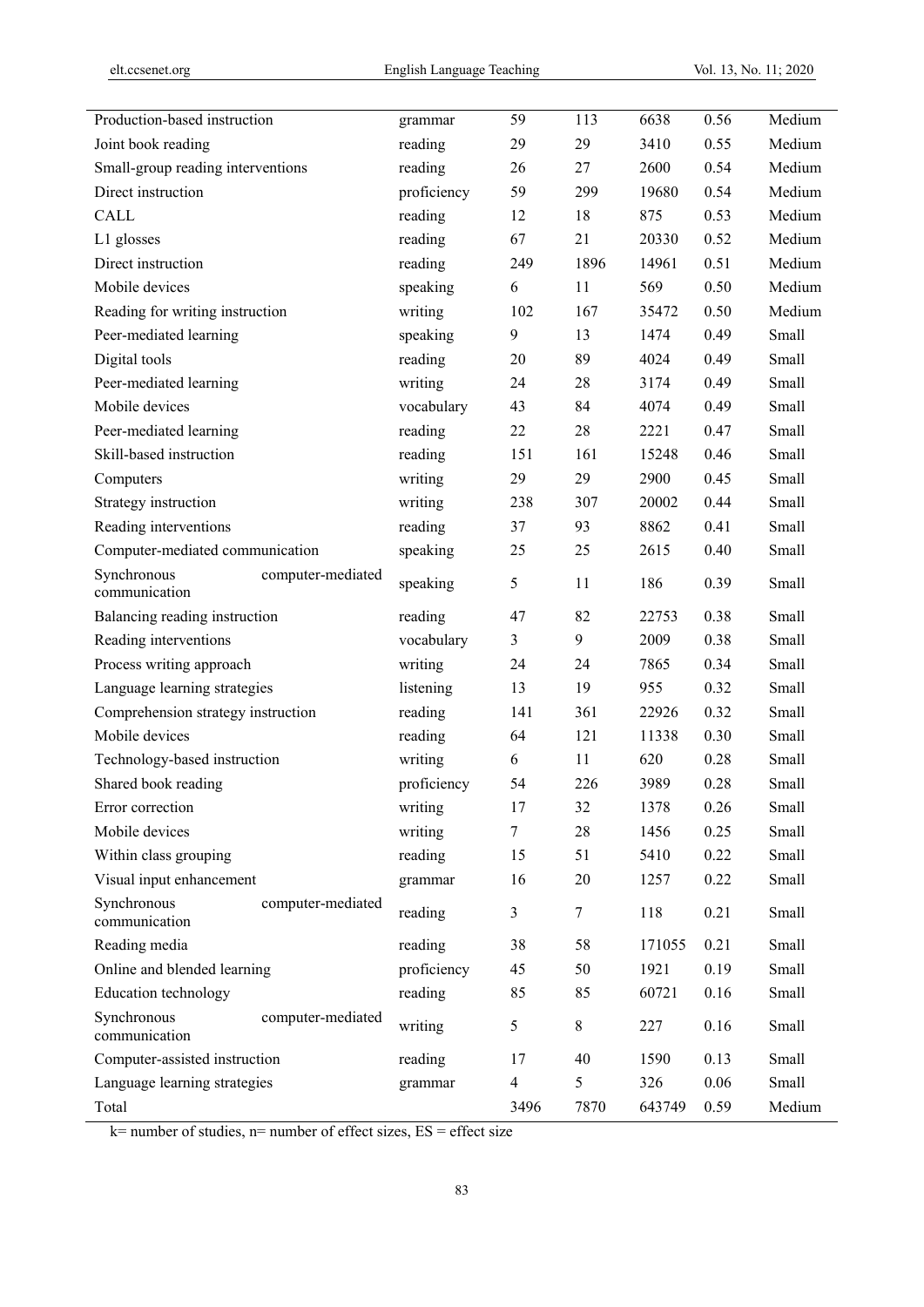Table 4 indicates that 22 (28.2%) teaching practices had large effect size on language outcomes. The effect sizes of these practices ranged from  $d=0.81$  to  $d=2.33$ . Processing instruction and comprehension-based instruction were highly effective in teaching grammar. Graphic organizers addressed the highest impact on listening and reading. Computer-mediated glosses were the best practices for teaching vocabulary while elicited imitation was the best way to teach language proficiency. Writing was highly affected when it was taught through educational technology applications. Moreover, 26 (33.3%) teaching practices were moderately effective on language outcomes. They ranged from  $d=0.50$  to  $d=0.75$ . These teaching practices varied according to the language outcomes being addressed. Finally, the majority of English language teaching practices 30 (38.5%) had small effects on language outcomes which ranged from  $d=0.06$  to  $d=0.49$ .

To answer the second research question regarded the moderator variables that might affect the impact of English language teaching practices, these moderators: year of publication, setting and educational level were computed as seen in Table 5.

|                   | Moderator variables  | $\bf k$ | $\mathbf n$ | ES   | Std. Deviation | Std. Error Mean | P value                    |
|-------------------|----------------------|---------|-------------|------|----------------|-----------------|----------------------------|
|                   | Year of publication  |         |             |      |                |                 |                            |
|                   | 1995-2010            | 705     | 6121        | 0.60 | 0.29           | 0.061           | 0.36                       |
|                   | 2010-2019            | 2791    | 1749        | 0.67 | 0.32           | 0.037           |                            |
| Setting           |                      |         |             |      |                |                 |                            |
|                   | EFL                  | 499     | 1249        | 0.71 | 0.27           | 0.058           |                            |
|                   | ESL                  | 376     | 968         | 0.41 | 0.24           | 0.052           |                            |
|                   | Mixed                | 661     | 1817        | 0.63 | 0.38           | 0.084           |                            |
|                   | Not reported         | 1960    | 3836        | 0.62 | 0.33           | 0.053           |                            |
| Educational level |                      |         |             |      |                |                 |                            |
|                   | Kindergarten/Primary | 260     | 468         | 0.49 | 0.99           | 0.210           |                            |
|                   | Middle/High          | 678     | 1572        | 0.54 | 0.46           | 0.070           |                            |
|                   | College/Adult        | 462     | 933         | 0.85 | 0.61           | 0.107           |                            |
|                   | Mixed                | 2096    | 4897        | 0.63 | 0.27           | 0.037           |                            |
|                   |                      |         |             |      |                |                 | ${}_{0.01}$<br>${}_{0.01}$ |

Table 5. Effects of moderator variables on language outcomes

 $k=$  number of studies, n= number of effect sizes,  $ES =$  effect size

The moderator variable of year of publication was coded to two periods: from 1995 to 2010 and from 2010 to 2019. Table 5 shows that the effect size of the first period was  $d=0.60$  and  $d=0.67$  for the second period. This difference was not statistically significant. The setting moderator was coded to EFL, ESL, Mixed and Not reported. English language teaching practices that were used at EFL contexts had larger effect size d=0.71 than other settings. This difference was statistically significant (p<0.01). The smallest effect size was seen in ESL contexts d=0.41. Educational level moderator was coded to Kindergarten/Primary, Middle/High, College/Adult and Mixed. The highest effect size was for college and adult students d=0.85. This difference was also statistically significant  $(p<0.01)$ . The smallest effect size of the English language teaching practices was observed when teaching kindergarten and primary students d=0.49.

## **4. Discussion**

### *4.1 What Impact Do English Language Teaching Practices Have on Language Outcomes*

The findings of this meta-analysis show an overall medium effect size of English language teaching practices on language outcomes. Language learning strategies have the largest effect size on language outcomes since they are purposeful mental actions that the learner creatively employs to meet learning-related needs, used consciously, and can be taught to help learners to develop self-regulation, complete L2 tasks and move toward L2 proficiency (Oxford et al., 2018). When learners are encouraged to use cognitive, metacognitive, and sociocognitive strategies, they begin to think about thinking, plan, monitor and evaluate their learning. Consequently, they become independent learners and take the responsibility of their learning. This finding is consistent with Hattie (2009) who concluded that the largest effect size on achievement were noticed in areas of metacognition. The productive skills -speaking and writing-are highly affected by using language learning strategies. Research has revealed that successful L2 writers have metacognitive knowledge about themselves as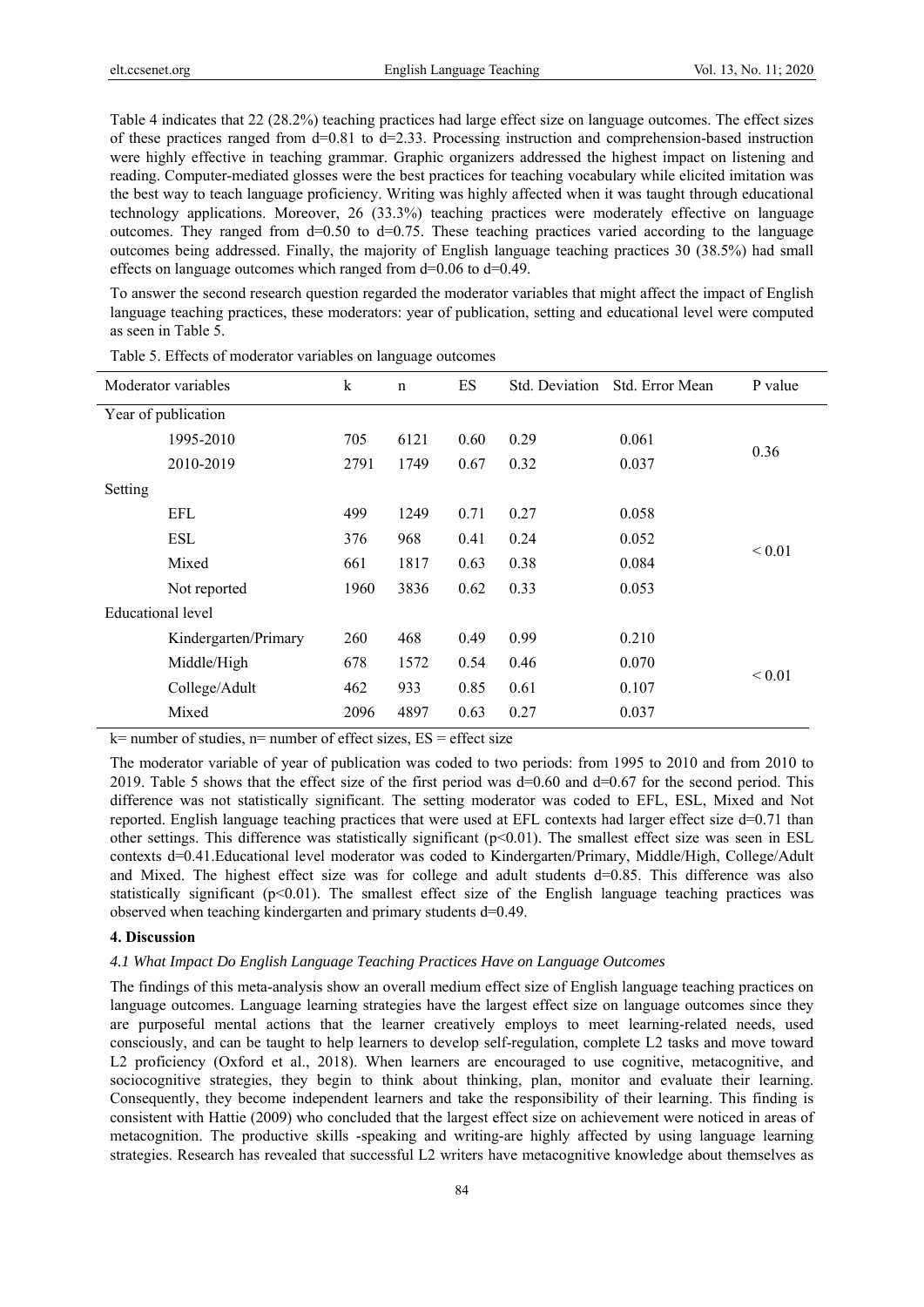writers, the characteristics of the writing task, and the appropriate strategies for accomplishing their writing purpose (Oxford, 2013).Learners should be supported to develop metacognitive habits of mind to control and develop engagement and motivation to speak an L2 (Goh, 2018). On the other hand, language learning strategies have almost no impact on grammar as a result of the ignorance of grammar learning strategies in the cognitive strategy category, so grammar learning strategies obtain the least concern and attention of any area of language learning strategies (Oxford, 2017).

Technology-based language learning also has a medium effect size on language outcomes since technology adds flexibility and variability to second language education, and adds avenues for monitoring, supporting the learning process and hence it supports and scaffolds language learning (Zhao, 2005). For the success of technology in language learning, it is essential to use the appropriate tools and look for effective ways to integrate technology into the curriculum. Technology is more effective in teaching vocabulary. This influence might be due to the fact that technology can be used to construct various situations where a particular word is used. Multimedia materials also facilitate the acquisition of new words (Li, 2017).The previous research included in the meta-analysis does not review the effect of technology-based learning on grammar teaching. This might be due to the nature of grammar teaching, and the tendency of teachers to use inductive and deductive approaches in teaching grammar.

Although there are hundreds of studies on the impact of explicit instruction on language outcomes, its effect size is not high due to the fact that it is a teacher-centered approach that can be influenced by teachers' characteristics. The findings show that explicit instruction is highly effective in teaching grammar, vocabulary and speaking. Its highly effectiveness in teaching grammar refers to the fact that "most English and foreign language textbooks use a style of explicit grammar teaching called deductive instruction, in which different structures are presented and then practiced in different kinds of exercises and activities" (Cowan, 2008, pp. 31-32). This finding is consistent with the study of Norris and Ortega (2000) which revealed that explicit instruction was more effective than implicit instruction. Another reason for the large effect of explicit instruction on grammar is that explicit instruction plays an essential role in most classrooms (Ur, 2012). Furthermore, explicit instruction is essential for frequent words of any L2, because they are requisites for language use. Accordingly, explicit teaching is necessary for an effective vocabulary teaching (Schmitt, 2000). Moreover, explicit instruction has a large effect on speaking since it gives a teacher a chance to teach speaking through systematic and clear stages that allow students to acquire the skill easily.

Mobile-based language learning becomes visible in the last decade but it is not quite effective in the development of overall language outcomes although it is moderately effective in some aspects of language outcomes. Listening is the skill that received the highest impact of mobile learning, but this finding does not give a clear evidence due to the small number of effect sizes being computed. Language proficiency gains the highest number of effect sizes but the effect size is still medium. This shows that using mobile learning needs more effective ways of delivery to have high impact on language proficiency. Writing skills do not benefit from mobile learning since writing is one of the skills that requires guidance from teachers. Unfortunately, previous research does not consider exploring the effect of mobile-based language learning on grammar for unknown reasons.

In common, the total effect size of all teaching practices on language outcomes indicates high impact on grammar and vocabulary only. This might be referred to the easiness of teaching these sub-skills, and the tendency of teachers to concentrate on grammar and vocabulary as essential aspects of language learning. The effect of teaching practices on writing and reading is still low since teaching these skills is complicated due to the complex abilities of writing and reading skills.

For the effect of teaching practices on each language outcome, many meta-analyses were conducted to synthesize the impact of English language teaching practices on listening. It is clear that graphic organizers have a large impact on listening although there are only a few number of effect sizes. They are effective because they provide learners with a meaningful framework to relate new information to existing cognitive structure (Kansizoglu, 2017). Captioned videos also have large effect size on listening; captioning proposed as a mediating device that assists the learner visually where the listening skill fall short (Perez et al., 2013). Mobile devices have medium impact on listening skills because listening requires long-term training, and 90% of the interventions included were shorter than six months (Sung et al., 2015). Similarly, multiple media tools such as audiocassette players, video, radio, laboratories are moderately effective since they assist L2 listening practices, promote motivation and get access to authentic listening materials (Kang, 2015). Although the high impact of language learning strategies on some skills such as speaking, reading and writing, they have small effect on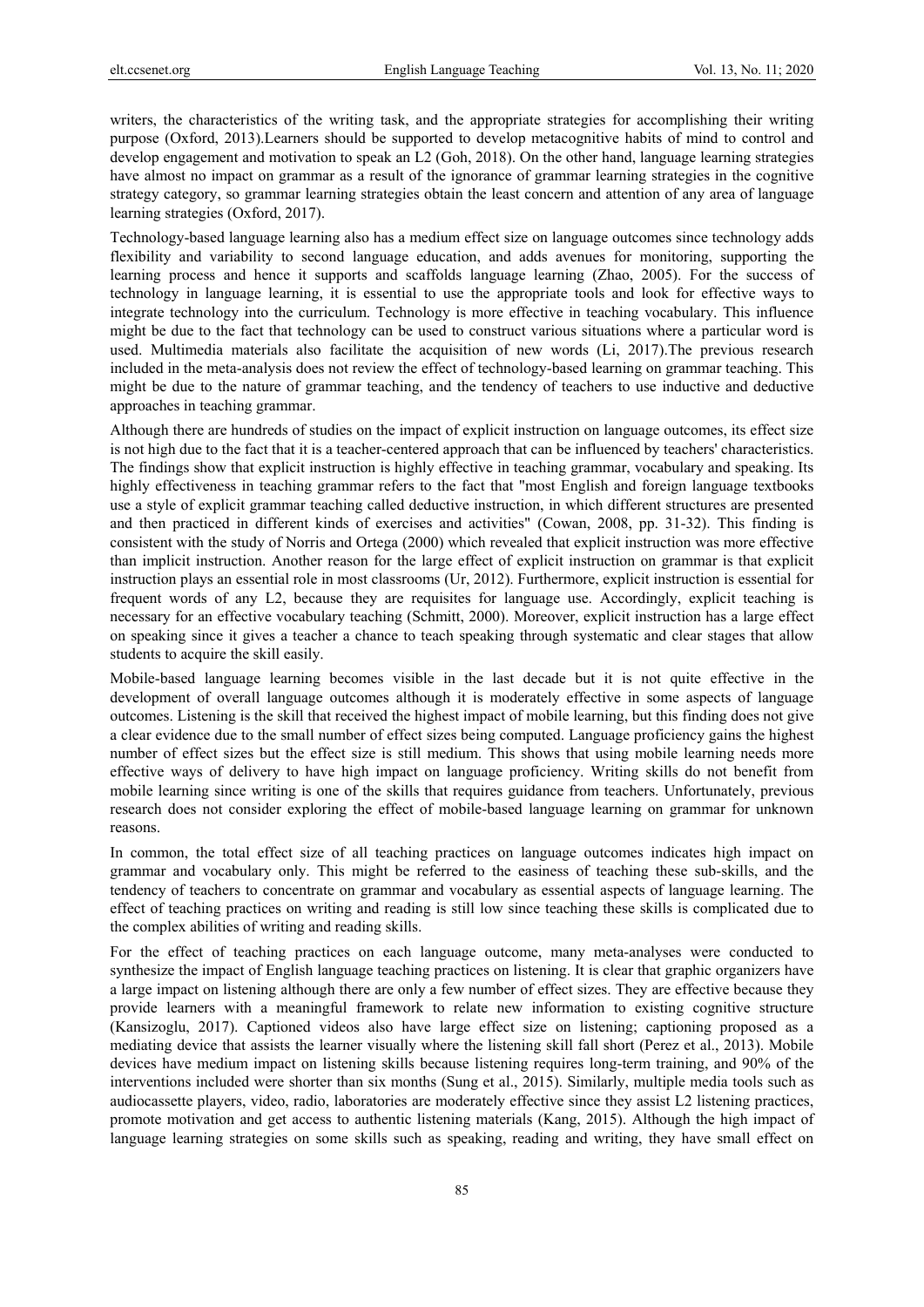listening. An explanation of this small impact may be that listening strategies may be an exception to this tendency because these strategies are rarely taught in the L2 (Plonsky, 2011).

Regarding speaking skill, the overall effect size of language teaching practices is medium. Only two meta-analyses synthesized the impact of language learning strategies which obtained the largest effect size on speaking. These strategies are taught purposely to help students acquiring the speaking skills. Peer-peer instruction and skill-based instruction have also large effect sizes on speaking. Skilled-based instruction also has large effect size on speaking. The studies that addressed skill-based instructions recruit very small samples and lack diversity specially in terms of different ages (Lee et al., 2015), so more expensive studies are need to clarify the effect of skill-based instruction on speaking. Mobile devices have medium effect size on speaking, but these findings are limited due to the absence of meta-analyses that synthesized the impact of mobile devices on speaking as the only dependent variable. Peer-mediated learning, computer-mediated communication and synchronous computer-mediated communication have small effect sizes on speaking. Meta-analyses that utilized those techniques are limited and previous primary studies on those methods have shown mixed and sometimes contradictory results (Lin, 2014a). Other reason for this finding may refer to the lack of meta-analyses that aim at synthesizing the effects of these methods on speaking skill only.

About half of the included meta-analyses were conducted in the field of reading teaching practices. This shows the importance of reading skill and the large number of attempts to obtain effective teaching practices. Still, the overall effect size of the different teaching practices on reading skill is disappointing due to the difficulty of teaching this skill and its association with other basic skills as prerequisites. Graphic organizers have high impact on reading and this may be referring to the fact that students who use graphic organizers become strategic learners and critical thinkers. Also, they help students pay attention to key words, key ideas and the relation between them (Kansizoglu, 2017). Other teaching practices such as computer-mediated glosses, language learning strategies, extensive reading, joint book reading, small-group reading interventions, CALL, L1 glosses and direct instruction have medium impact on reading. The common feature of these teaching practices is their capabilities in giving students a chance to be active learners. They also include the use of two or more techniques concurrently such as computer and glosses, explicit and implicit instruction, L1 glosses and the target language. Teachers should be aware when using some practices when teaching reading such as mobile devices, synchronous computer-mediated communication, reading media, education technology and computer-assisted instruction since these practices should be supported by other scaffolding teaching practices.

Teaching writing gains more interest in the last decade. Researchers have tried various approaches and methods to improve writing skills. Although educational technology applications are not often used in teaching writing, they have proven to be very effective in improving writing skills. This may be due to the collaborative engagement and involvement they offer and to their ability to enhance students online correction and feedback. Graphic organizers and language learning strategies also have large impact on students' writing because they enhance strategic awareness and help students to become independent learners. Other teaching practices have small to medium effect size on writing, so teachers should be careful when using these teaching methods and should integrate them with other methods to be more effective in teaching writing skill.

Few meta-analyses were conducted on grammar teaching. The overall effect size of grammar teaching practices is large specially processing instruction and comprehension-based instruction. Processing instruction helps students to "overcome a number of processing principles that define their attentional priorities and prevent them from paying attention to specific grammatical features in the input" (Shintani et al., 2013). Comprehension-based instruction also assists students when introducing new grammatical rules. Grammar instruction can be more effective if it entails a combination of comprehension-based and production-based activities. Visual input enhancement and language learning strategies are less effective in teaching grammar due to their unusual use in teaching grammar and the few numbers of meta-analyses that have been conducted on grammar.

Vocabulary instruction is associated with an overall large effect size. Most teaching practices are highly effective in teaching vocabulary. Computer and technology-based practices are commonly used in this field. Students learn more vocabularies when they are exposed to computer-mediated text glosses. In addition, digital game-based vocabulary learning is superior to other approaches but the game design is capable of moderating the effects of digital game-based learning on vocabulary. Game design is challenging when using game-based learning since adventure-based games are more interesting, motivating and stimulating than non-adventure-based games (Chen et al., 2018). Using mobile devices is still a new development in vocabulary learning, so more studies are necessary to draw a clear picture on their impact on vocabulary learning.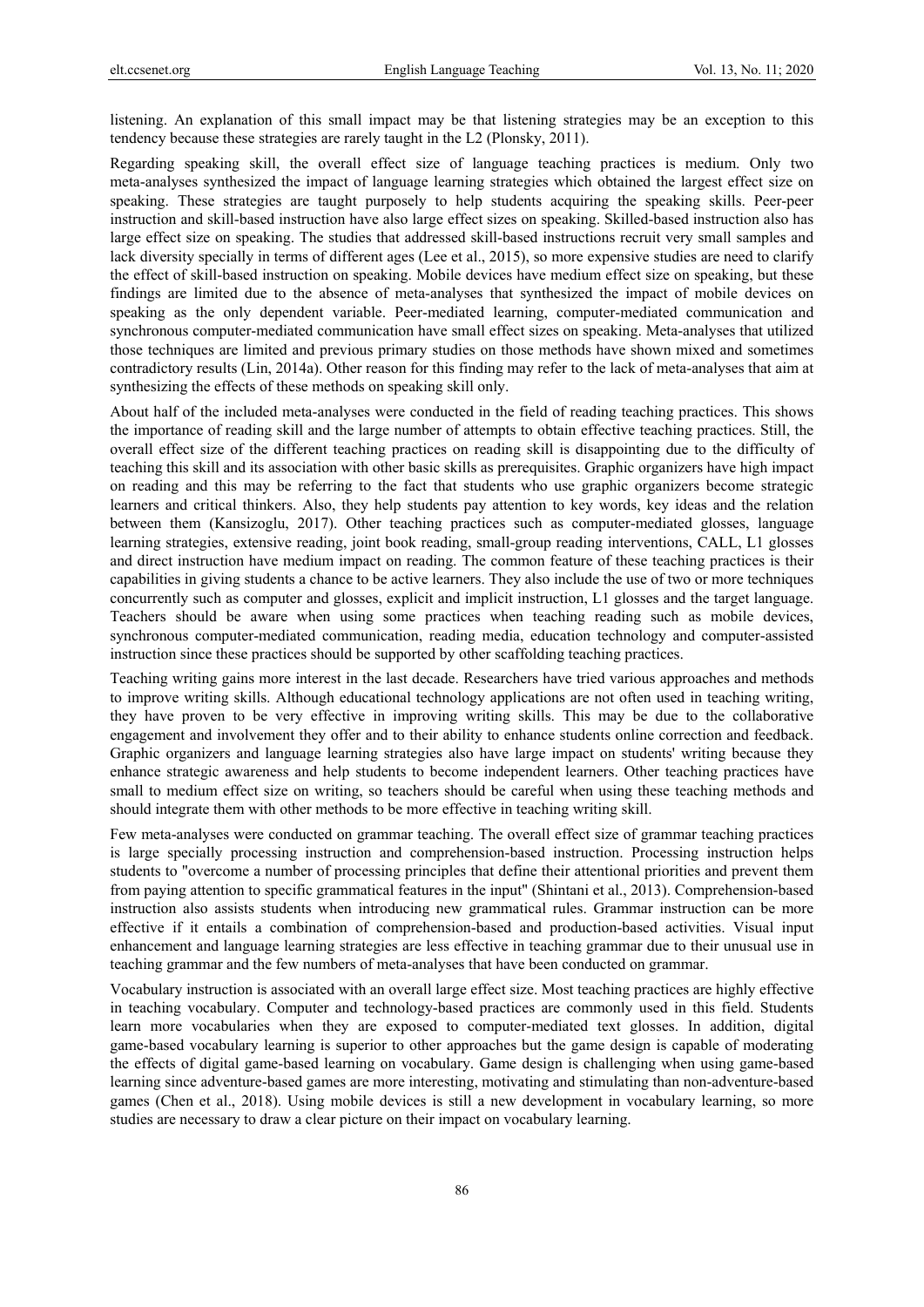Regarding language proficiency, a large number of meta-analyses were conducted to explore the impact of different teaching practices on language proficiency. The overall effect size of these practices is medium. Elicited imitation, tools of corpus linguistics, technology applications, computer technology and information and communication technology found to be of large effect sizes on language proficiency. It is noticed that the number of studied included for these practices is small. This indicates a need for more meta-analyses to emphasize these findings. Some moderators affect the impact of these practices such as age, context and publication type. Oral feedback, digital game-based learning, web-based instruction, language learning strategies, mobile devices and direct instruction found to be of medium effect size on language proficiency. The previous meta-analyses suggested additional assumptions to raise the effectiveness of these practices such as scaffolding teaching and students participation.

# *4.2 Is the Impact of English Language Teaching Practices Affected by These Moderator Variables (Year of Publication, Setting and Educational Level)*

It was found that year of publication does not moderate the effectiveness of English language teaching practices, while setting and educational level moderate the effectiveness of English language teaching practices. Meta-analyses which have been conducted from 2011 to 2019 have higher impact. Although the difference was not significant, it may refer to the recent development of English language teaching practices though these meta-analyses included a number of almost old primary studies. Setting in which teaching practices are perfumed also affects significantly the language outcomes. The findings reveal that teaching practices in EFL contexts gain higher impact than those of ESL or mixed settings even though ESL settings ought to be better situations to practice teaching practices than EFL settings. This finding is consistent with Mackey and Goo (2007) and Jeon and Day (2016) which indicated that EFL settings had higher effect than ESL. This finding needs to be interpreted with attention since the majority of the included meta-analyses (56%) did not report setting as a moderator variable. Finally, the educational level moderator affects significantly the English language outcomes. Teaching practices allocated for college and adults students have higher impact than others. This may refer to the mental and psychological maturity of adult students and their ability to take the responsibility of their learning. For the aim of generalizability, these results should be treated with considerable caution since 60% of the included meta-analyses have mixed students; from kindergarten to college level.

#### *4.3 Limitations*

The findings of this meta-analysis have some limitations that should be considered. First, the findings concerning the impact of the teaching practices cannot be generalized to other domains such as mathematics, science, medicine or engineering. Second, due to the different types of the language outcome; listening, speaking, reading, writing, grammar, vocabulary and language proficiency in most of the included meta-analyses, it is difficult to clearly aggregate the effect size of a specific teaching practice on a specified outcome due to the number of effect sizes and treatments in each meta-analysis. Third, since this meta-analysis is a synthesis of previous meta-analyses, it is difficult in some cases to find sufficient information to rely on for determining exact effect sizes such as missing data of the setting or the educational level of the students. Fourth, publication bias should be considered since the inclusion criteria may affect the selection of the included meta-analyses. Moreover, the quality of the included meta-analyses may affect the findings since the quality of the included studies has not been asserted. So the findings of this study should consider the limitations of meta-analysis because generalization is merely related to the characteristics of the included meta-analyses.

#### *4.4 Conclusion and Future Research*

This meta-analysis provides an overall positive medium impact of English language practices on language outcomes. The effect sizes of sub-categories teaching practices vary from small to large impact depending on the types of teaching practices and the types of language outcomes. Language learning strategies are superior to other practices specially in teaching speaking and writing. It is suggested to do more research in this area to investigate the benefits of language learning strategies and the factors that assist teachers to adopt this method. Explicit instruction is very affective in teaching grammar and vocabulary as a result of its powerful influences on sub-skills. Technology use is favored in introducing new vocabulary but it should go along with other practices to scaffold teaching. Therefore, this field of study should attract more attention to gain deep insight into the ways of incorporate technology in language learning/teaching. On the other hand, mobile technology begins to attract the attention of English language practitioners and researchers, but the small magnitude of the previous meta-analyses does not provide an exact evidence of its capability to improve language skills. Utilizing teaching practices for grammar, vocabulary and listening gain less research interest. Hence, future meta-analyses should bridge this research gap through investigating the best language teaching practices in this area.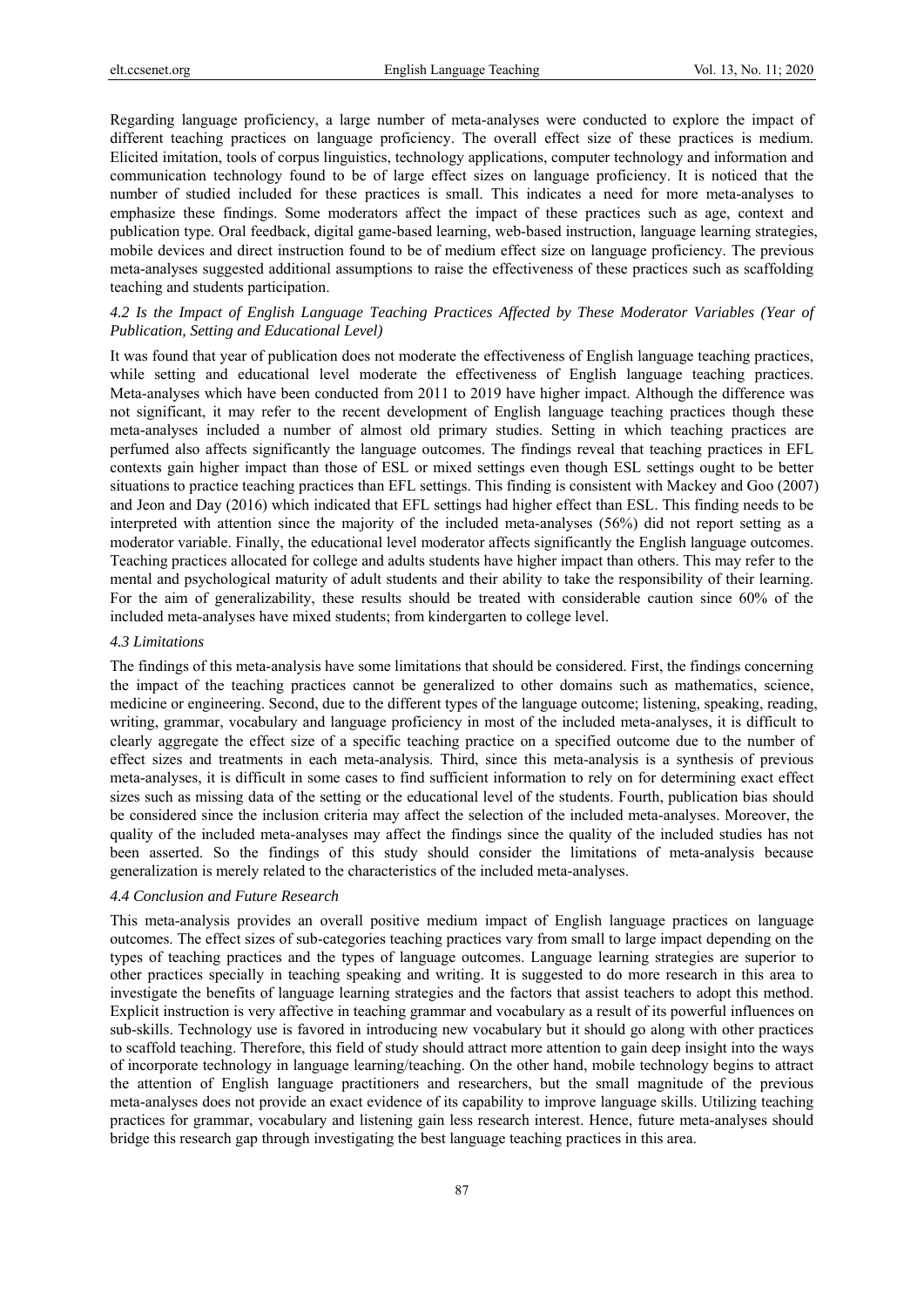#### **References**

References marked with an asterisk indicate studies included in the meta-analysis.

- \*Abraham, L. (2008). Computer-mediated glosses in second language reading comprehension and vocabulary learning: A meta-analysis. *Computer Assisted Language Learning, 21*(3), 199-226. https://doi.org/10.1080/09588220802090246
- \*Alsadhan, R. O. (2011). *Effect of textual enhancement and explicit rule presentation on the noticing and acquisition of L2 grammatical structures: A meta-analysis* [Master, thesis, Colorado State University]. CSU Theses and Dissertations. Retrieved from https://mountainscholar.org/handle/10217/48103
- Archer, A., & Hughes, C. (2011).*Explicit instruction: Effective and efficient teaching*. The Guilford Press.
- \*Ardasheva, Y., Wang, Z., Adesope, O., & Valentine, J. (2017). Exploring effectiveness and moderators of language learning strategy instruction on second language and self-regulated learning outcomes. *Review of Educational Research, 87*(3), 544-582. https://doi.org/10.3102/0034654316689135
- Benson, P. (2013). *Teaching and researching: Autonomy in language learning* (2nd ed.). Routledge. https://doi.org/10.4324/9781315833767
- \*Bernard, R., Borokhovski, E., Schmid, R., Tamim, R., &Abrami, P. (2014). A meta-analysis of blended learning and technology use in higher education: from the general to the applied*. Journal of Computing in Higher Education, 26*, 87-122. https://doi.org/10.1007/s12528-013-9077-3
- \*Biber, D., Nekrasova, T., & Horn, B. (2011). *The effectiveness of feedback for L1-English and L2 writing development: A meta-analysis*. TOEFL iBT Research Report No. TOEFLiBT-14. Educational Testing Service. https://doi.org/10.1002/j.2333-8504.2011.tb02241.x
- \*Boulton, A., & Cobb, T. (2017). Corpus use in language learning: A meta-analysis. *Language Learning, 67*(2), 348-393. https://doi.org/10.1111/lang.12224
- \*Brobst, P. (2009). *A meta analysis of studies on error correction in second language writing* [Unpublished master's thesis]. Colorado State University.
- \*Bus, A. G., van Ijzendoorn, M. H., & Pellegrini, A. D. (1995). Joint book reading makes for success in learning to read: A meta-analysis on intergenerational transmission of literacy. *Review of Educational Research, 65*(1), 1-21. https://doi.org/10.3102/00346543065001001
- Card, N. (2012). *Applied meta-analysis for social science research*. Guilford Press.
- \*Chang, M. -M., & Lin, M. -C. (2013). Strategy-oriented web-based English instruction: A meta-analysis. *Australasian Journal of Educational Technology, 29*(2), 203-216. https://doi.org/10.14742/ajet.67
- \*Chaury, P. (2015). The effects of strategy instruction on reading comprehension in English as a foreign language. *Concordia Working Papers in Applied Linguistics, 6*, 2-25.
- \*Chen, M., Tseng, W., & Hsiao, T. (2018). The effectiveness of digital game‐based vocabulary learning: A framework‐based view of meta‐analysis. *British Journal of Educational Technology, 49*(1), 69-77. https://doi.org/10.1111/bjet.12526
- \*Chen, T. (2017). Technology-supported peer feedback in ESL/EFL writing classes: a research synthesis. *Computer Assisted Language Learning, 29*(2), 365-397. https://doi.org/10.1080/09588221.2014.960942
- \*Cheung, A. C., & Slavin, R. E. (2011). *The effectiveness of education technology for enhancing reading achievement: A meta-analysis*. Center for Research and Reform in Education.
- \*Chiu, Y. H. (2013). Computer-assisted second language vocabulary instruction: A meta-analysis. *British Journal of Educational Technology, 44*(2), 52-56. https://doi.org/10.1111/j.1467-8535.2012.01342.x
- \*Chiu, Y., Kao, C., & Reynolds, B. (2012). The relative effectiveness of digital game‐based learning types in English as a foreign language setting: A meta-analysis. *British Journal of Educational Technology, 43(4)*, 104-107. https://doi.org/10.1111/j.1467-8535.2012.01295.x
- \*Cho, K., Lee, S., Joo, M-H., & Becker, B. (2018). The effects of using mobile devices on student achievement in language learning: A meta-analysis. *Education Sciences, 8*(3), 1-16. https://doi.org/10.3390/educsci8030105
- \*Cobb, M. (2010). *Meta-analysis of the effectiveness of task-based interaction in form-focused instruction of adult learners in foreign and second language teaching* [Doctoral dissertation, The University of San Francisco]. Retrieved from https://repository.usfca.edu/cgi/viewcontent.cgi?article=1389&context=diss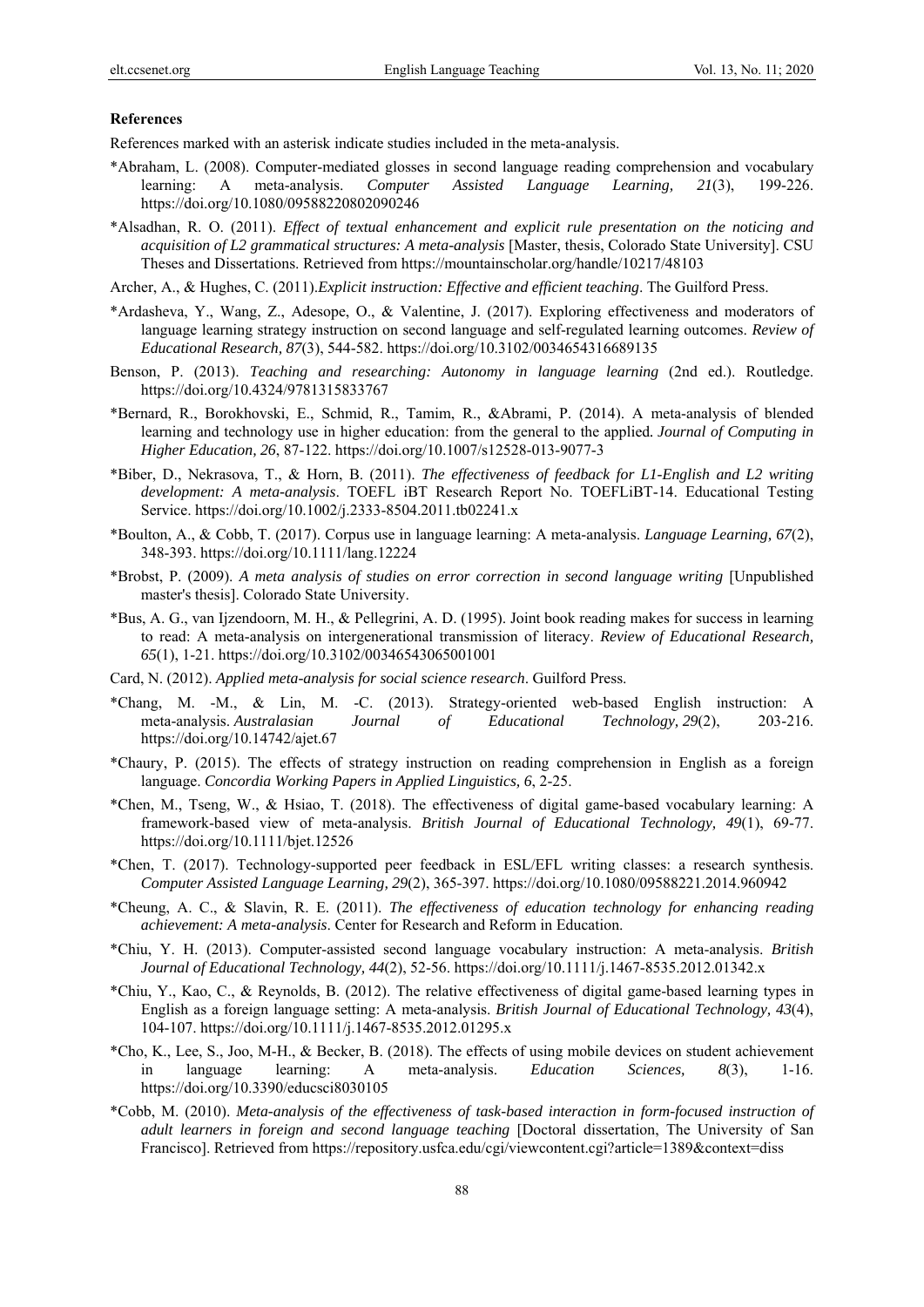Cohen, J. (1988). *Statistical power analysis for the behavioral sciences* (2nd ed.). L. Erlbaum Associates.

- \*Cole, M. (2014). Speaking to read: Meta-analysis of peer-mediated learning for English language learners. *Journal of Literacy Research, 46*(3), 358-382. https://doi.org/10.1177/1086296X14552179
- \*Cole, M. (2018). Effectiveness of peer-mediated learning for English language learners: A meta-analysis. *Research Ideas and Outcomes, 4*, 1-77. https://doi.org/10.3897/rio.4.e29375
- Cowan, R. (2008). *The teacher's grammar of English with answers: A course book and reference guide*. Cambridge University Press.
- \*Davis, D. (2010). *A meta-analysis of comprehension strategy instruction for upper elementary and middle school students* [Doctoral dissertation, Vanderbilt University]. Vanderbilt University Institutional Repository.
- \*de Vos, J., Schriefers, H., Nivard, M., & Lemhöfer, K. (2018). A meta-analysis and metaregression of incidental second language word learning from spoken input. *Language Learning, 68*(4), 906-941. https://doi.org/10.1111/lang.12296
- \*Delgado, P., Vargas, C., Ackerman, R., & Salmerón, L. (2018). Don't throw away your printed books: A meta-analysis on the effects of reading media on reading comprehension. *Educational Research Review, 25*, 23-38. https://doi.org/10.1016/j.edurev.2018.09.003
- \*Donker, A., de Boer, H., Kostons, D., Dignath-van Ewijk, C., & van der Werf, M. (2014). Effectiveness of learning strategy instruction on academic performance: A meta-analysis. *Educational Research Review, 11*, 1-26. https://doi.org/10.1016/j.edurev.2013.11.002
- \*Elleman, A., Lindo, E., Morphy, P., & Compton D. (2009). The impact of vocabulary instruction on passage-level comprehension of school-age children: A Meta-analysis. *Journal of Research on Educational Effectiveness, 2*, 1-44. https://doi.org/10.1080/19345740802539200
- Enders, A. (2012). *Management competence: Resource-based management and plant performance*. Springer-Verlag.
- \*Fitton, L., McIlraith, A., & Wood, C. (2018). Shared book reading interventions with English Learners: A meta-analysis. *Review of Educational Research, 88*(5), 712-751. https://doi.org/10.3102/0034654318790909
- Gambrell, L., Malloy, J., & Mazzoni, S. (2011). Evidence-based best practices in comprehensive literacy instruction. In L. Morrow & L. Gambrell (Eds.), *Best practices in literacy instruction* (pp.11-36). The Guilford Press.
- Glass, G. (1976). Primary, secondary, and meta-analysis of research. *Educational Researcher, 5*(10), 3-8. https://doi.org/10.3102/0013189X005010003
- Glass, G. (1977). Integrating findings: The meta-analysis of research. *Review of Research in Education, 5*, 351-379. https://doi.org/10.2307/1167179
- Goh, C. (2018). Learning speaking. In A, Burns & J. Richards (Eds.), *The Cambridge guide to learning English as a second language* (pp. 204-212). Cambridge University Press.
- \*Goldberg, A., Russell, M., & Cook, A. (2003). The effect of computers on student writing: A meta-analysis of studies from 1992 to 2002. *The Journal of Technology, Learning, and Assessment, 2*(1), 1-51. https://doi.org/10.1016/S8755-4615(02)00175-5
- \*Graham, S., & Hebert, M. (2011). Writing to read: A meta-analysis of the impact of writing and writing instruction on reading. *Harvard Educational Review, 81*(4), 710-744. https://doi.org/10.17763/haer.81.4.t2k0m13756113566
- \*Graham, S., & Perin, D. (2007). A meta-analysis of writing instruction for adolescent students. *Journal of Educational Psychology, 99*(3), 445-476. https://doi.org/10.1037/0022-0663.99.3.445
- \*Graham, S., & Sandmel, K. (2011). The process writing approach: A meta-analysis. *Journal of Educational Research, 104*, 396-407. https://doi.org/10.1080/00220671.2010.488703
- \*Graham, S., & Santangelo, T. (2014). Does spelling instruction make students better spellers, readers, and writers? A meta-analytic review. *Reading and Writing, 27*, 1703-1743. https://doi.org/10.1007/s11145-014-9517-0
- \*Graham, S., Hebert, M., & Harris K. (2015). Formative assessment and writing: A meta-analysis. *The Elementary School Journal, 115*(4), 523-547. https://doi.org/10.1086/681947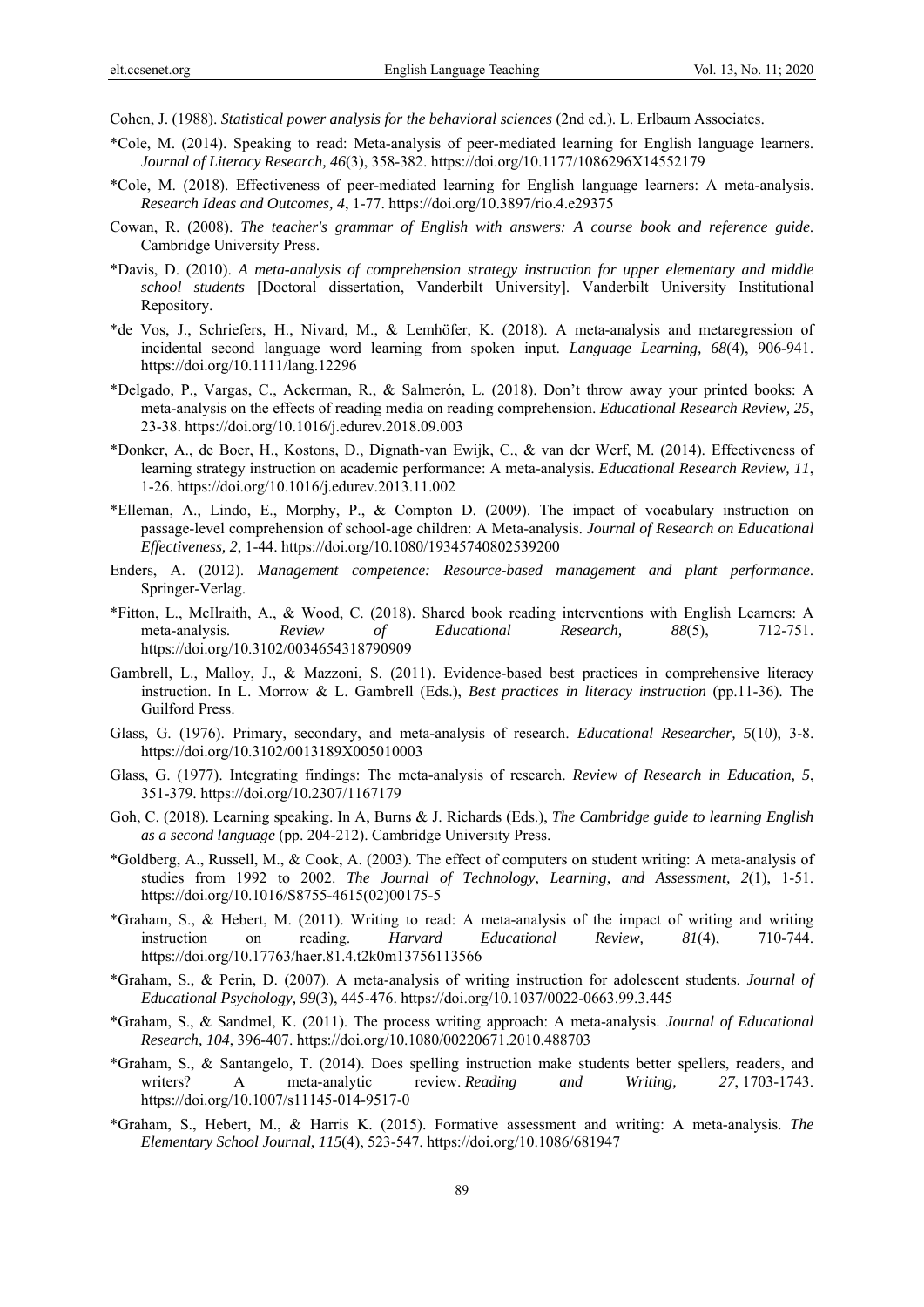- \*Graham, S., Liu, K., Aitken, A., Ng, C., Bartlett, B., Harris, K. R., & Holzapel, J. (2017). Balancing reading and writing instruction: A meta-analysis. *Reading Research Quarterly, 53*(3), 279-304. https://doi.org/10.1002/rrq.194
- \*Graham, S., Liu, X., Bartlett, B., Ng, C., Harris, K., Aitken, A., ….Talukdar, J. (2017). Reading for writing: A meta-analysis of the impact of reading and reading instruction on writing. *Review of Educational Research, 88*(2), 243-284. https://doi.org/10.3102/0034654317746927
- \*Graham, S., McKeown, D., Kiuhara, S., & Harris, K. R. (2012). A meta-analysis of writing instruction for students in the elementary grades. *Journal of Educational Psychology, 104*(4), 879-896. https://doi.org/10.1037/a0029185
- \*Grgurovic, M., Chapelle, C., & Shelley, M. (2013). A meta-analysis of effectiveness studies on computer technology-supported language learning. *ReCALL, 25*(2), 165-198. https://doi.org/10.1017/S0958344013000013
- \*Hall, C., Roberts, G., Cho, E., McCulley, L., Carroll, M., & Vaughn, S. (2017). Reading instruction for English learners in the middle grades: A meta-analysis. *Educational Psychology Review, 29*, 763-794. https://doi.org/10.1007/s10648-016-9372-4
- \*Hall, M., & Burns, M. (2018). Meta-analysis of targeted small-group reading interventions. *Journal of School Psychology, 66*, 54-66. https://doi.org/10.1016/j.jsp.2017.11.002
- Hattie, J. (2009). *A synthesis of over 800 meta-analyses relating to achievement*. Routledge.
- Hedges, L., & Olkin, I. (1985). *Statistical methods for meta-analysis*. Academic Press.
- Hollingsworth, J., & Ybarra, S. (2013). *Explicit direct instruction for English learners*. Corwin.
- \*Huang, S. (2010). *Effects of tasks and glosses on L2 incidental vocabulary learning: Meta-analyses* [Doctoral dissertation, Texas A & M University]. Texas A & M University Libraries.
- \*Huisman, B., Saab, N., Broek, P., & Driel, J. (2019). The impact of formative peer feedback on higher education students' academic writing: a Meta-analysis. *Assessment & Evaluation in Higher Education, 44*(6), 863-880. https://doi.org/10.1080/02602938.2018.1545896
- \*Jeon, E., & Day, R. (2016). The effectiveness of ER on reading proficiency: A meta-analysis. *Reading in a Foreign Language, 28*(2), 246-265.
- \*Kang, E., & Han, Z. (2015). The efficacy of written corrective feedback in improving L2 written accuracy: A meta-analysis. *The Modern Language Journal, 99*(1), 1-18. https://doi.org/10.1111/modl.12189
- \*Kang, T. (2015). The effectiveness of multiple media tools in L2 listening: A meta-analysis. In V. Turel (Ed.), *Intelligent design of interactive multimedia listening software* (pp. 246-274). Information Science Reference. https://doi.org/10.4018/978-1-4666-8499-7.ch010
- \*Kansızoğlu, H. B. (2017). The effect of graphic organizers on language teaching and learning areas: A meta-analysis study. *Education & Science, 42*(191), 139-164. https://doi.org/10.15390/EB.2017.6777
- \*Kao, C. (2013). Effects of focused feedback on the acquisition of two English articles. *The Electronic Journal for English as a Second Language, 17*(1), 1-15.
- \*Kao, C. (2014). The effects of digital game-based learning task in English as a foreign language contexts: A meta-analysis. *Education Journal, 42*(2), 113-141.
- \*Kao, C., &Wible, D. (2014). A meta-analysis on the effectiveness of grammar correction in second language writing. *English Teaching & Learning, 38*(3), 29-69.
- Khader, F. (2012). Teachers' pedagogical beliefs and actual classroom practices in social studies instruction. *American International Journal of Contemporary Research, 2*(1), 73-92.
- \*Koster, M., Tribushinina, E., De Jong, P., & van den Bergh, H. (2015). *Journal of writing research, 7*(2), 299-324. https://doi.org/10.17239/jowr-2015.07.02.2
- \*Lee, J., Jang, J., & Plonsky, L. (2015). The effectiveness of second language pronunciation instruction: A meta-analysis. *Applied Linguistics, 36*(3), 345-366. https://doi.org/10.1093/applin/amu040
- \*Lee, S. -K., & Huang, H. -T. (2008). Visual input enhancement and grammar learning: A meta-analytic review. *Studies in Second Language Acquisition, 30*, 307-331. https://doi.org/10.1017/S0272263108080479
- Li, L. (2017). *New technologies and language learning*. Palgrave. https://doi.org/10.1057/978-1-137-51768-5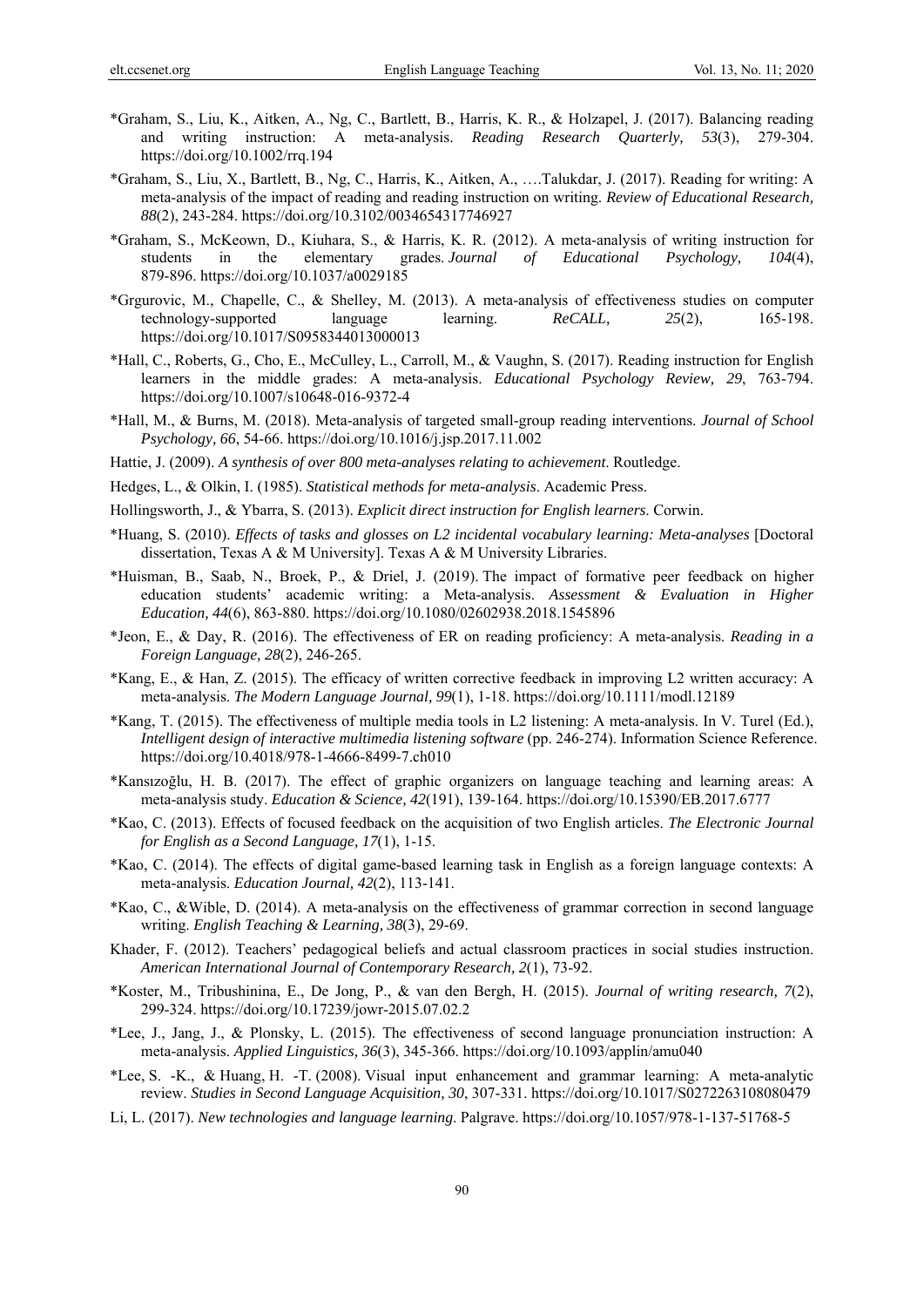- \*Liao, Y. K., Chang, L. H., & Chang, C. C. (2010). Game-based learning vs. traditional instruction: A meta-analysis of thirty-eight studies from Taiwan. In C. Maddux (Ed.), *Research highlights in information technology and teacher education* (pp. 1491-1498). Society for Information Technology and Teacher Education.
- \*Lin, H. (2014a). Computer-mediated communication (CMC) in L2 oral proficiency development: A meta-analysis. *ReCALL, 27*(3), 261-287. https://doi.org/10.1017/S095834401400041X
- \*Lin, H. (2014b). Establishing an empirical link between computer-mediated communication (CMC) and SLA: A meta-analysis of the research. *Language Learning & Technology, 18*(3), 120-147.
- \*Lin, W. -C., Huang, H. -T., & Liou, H. -C. (2013). The effects of text-based SCMC on SLA: A meta analysis. *Language Learning & Technology, 17*(2), 123-142.
- Lipsey, M., & Wilson, D. (1993). The efficacy of psychological, educational, and behavioral treatment: Confirmation from meta-Analysis. *American Psychologist, 48*(12), 1181-1209. https://doi.org/10.1037/0003-066X.48.12.1181
- Littell, J., Corcoran, J., & Pillai, V. (2008) . *Systematic Reviews and Meta-Analysis*. Oxford University Press. https://doi.org/10.1093/acprof:oso/9780195326543.001.0001
- \*Little, C., Clark, J., Tani, N., & Conner, C. (2018). Improving writing skills through technology-based instruction: A meta-analysis. *Review of Education, 6*(2), 183-201. https://doi.org/10.1002/rev3.3114
- \*Liu, J., & Zhang, J. (2018). The effects of extensive reading on English vocabulary learning: A meta-analysis. *English Language Teaching, 11*(6), 1-15. https://doi.org/10.5539/elt.v11n6p1
- \*Ludwig, C., Guo, K., & Georgiou, G. (2019). Are reading Interventions for English Language Learners Effective? A meta-analysis. *Journal of Learning Disabilities, 52*(3), 220-231. https://doi.org/10.1177/0022219419825855
- \*Lyster, R., & Saito, K. (2010). Oral feedback in classroom SLA: A meta-analysis. *Studies in Second Language Acquisition, 32*, 265-302. https://doi.org/10.1017/S0272263109990520
- Mackey, A., & Goo, J. (2007). Interaction research in SLA: A meta-analysis and research synthesis. In A. Mackey (ed.), *Conversational interaction in second language acquisition: A collection of empirical studies* (pp. 407-453). Oxford University Press.
- \*Maeng, U. (2014). The effectiveness of reading strategy instruction: A meta-analysis. *English Teaching, 69*(3), 105-127. https://doi.org/10.15858/engtea.69.3.201409.105
- \*Mahdi, S. H. (2018). Effectiveness of mobile devices on vocabulary learning: A meta-analysis. *Journal of Educational Computing Research, 56*(1), 134-154. https://doi.org/10.1177/0735633117698826
- \*Marulis, L. M., & Neuman, S. B. (2010). The effects of vocabulary intervention on young children's word learning: A meta-analysis. *Review of Educational Research, 80*(3), 300-335. https://doi.org/10.3102/0034654310377087
- Marzano, R. J. (1998). *A theory-based meta-analysis of research on instruction*. Mid-Continent Regional Educational Lab.
- \*Means, B., Toyama, Y., Murphy, R., & Baki, M. (2013). The effectiveness of online and blended learning: A meta-analysis of the empirical literature. *Teachers College Record, 115*(3), 1-47.
- \*Mizumoto, A., & Chujo, K. (2015). A meta-analysis of data-driven learning approach in the Japanese EFL classroom. *English Corpus Studies, 22*, 1-18.
- \*Nakanishi, T. (2015). A meta-analysis of extensive reading research. *TESOL Quarterly, 49*(1), 6-37. https://doi.org/10.1002/tesq.157
- Nielson, K. (2016). Mobile-assisted language learning: Research-based best practices for maximizing learner success. In D. Mentor (Ed.), *Handbook of research on mobile learning in contemporary classrooms* (pp. 69-93). IGI Global. https://doi.org/10.4018/978-1-5225-0251-7.ch004
- Norris, J., & Ortega, L. (2000). Effectiveness of L2 instruction: A research synthesis and quantitative meta-analysis. *Language Learning, 50*(3), 417-528. https://doi.org/10.1111/0023-8333.00136
- Oxford, R. (2013). *Teaching and researching: Language learning strategies*. Routledge. https://doi.org/10.4324/9781315838816
- Oxford, R. (2017). *Teaching and researching language learning strategies: Self-regulation in context* (2nd ed.). Routledge. https://doi.org/10.4324/9781315719146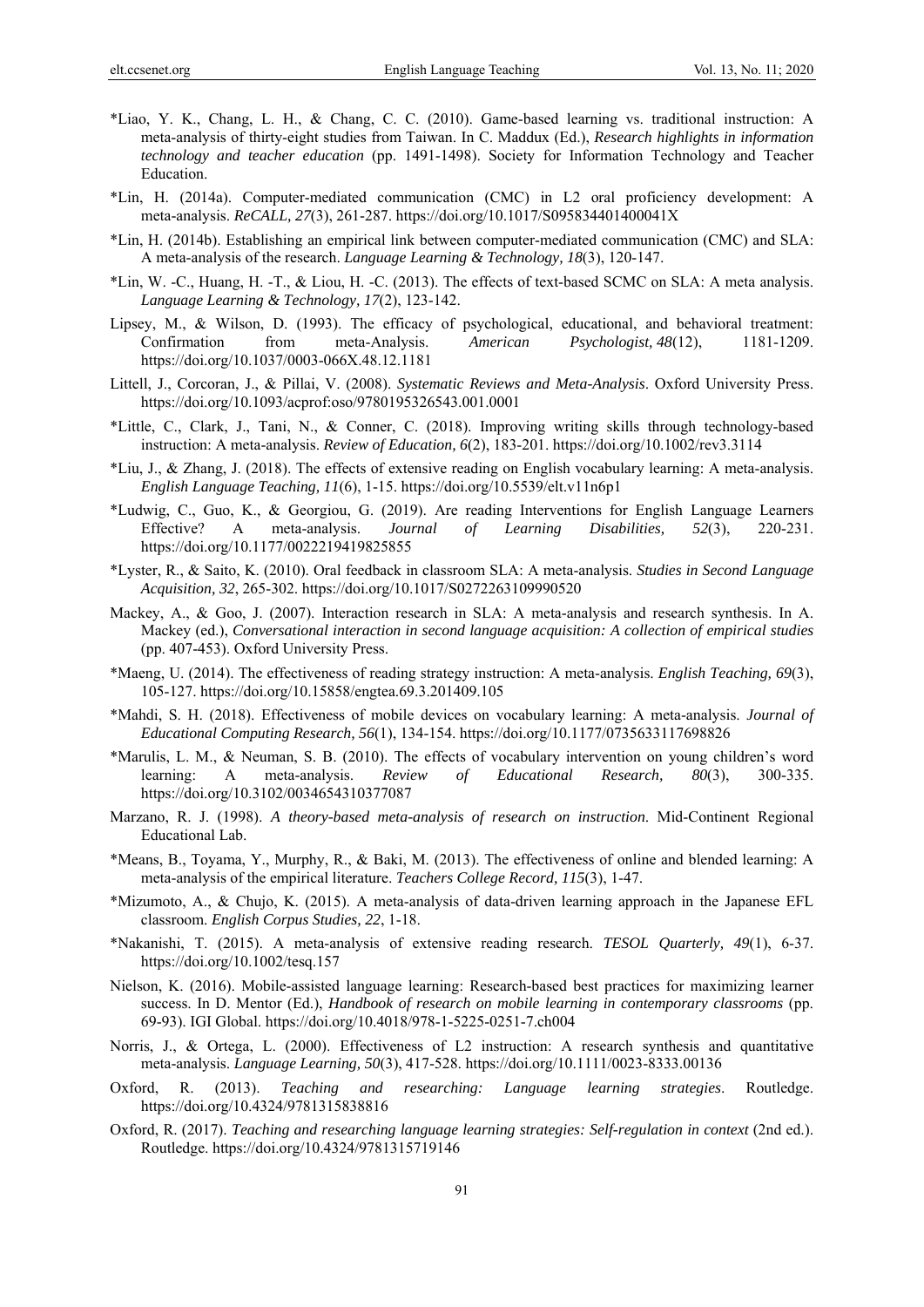- Oxford, R., Lavine, R., & Amerstorfer, C. (2018). Understanding language learning strategies: An innovative, complexity-based approach. In R. Oxford & C. Amerstorfer (Eds.), *Language learning strategies and individual learner characteristics: Situating strategy use in diverse contexts* (pp. 5-29). Bloomsbury.
- \*Perez, M., Noortgate, W., & Desmet, P. (2013). Captioned video for L2 listening and vocabulary learning: A meta-analysis. *System, 41*(3), 720-739. https://doi.org/10.1016/j.system.2013.07.013
- \*Plonsky, L. (2011). The Effectiveness of Second Language Strategy Instruction: A Meta‐analysis. *Language Learning, 61*(4), 993-1038. https://doi.org/10.1111/j.1467-9922.2011.00663.x
- \*Puzio, K., & Colby, G. (2010). The effects of within class grouping on reading achievement: A meta-analytic synthesis. *Society for Research on Educational Effectiveness*.
- Rief, S., & Stern, J. (2010). *The dyslexia checklist: A Practical reference for parents and teachers*. Jossey-Bass.
- Roberts, B., Kuncel, N., Viechtbauer, W., & Bogg, T. (2017). Meta-analysis in personality psychology: A primer (Eds.). In R. Robins, R. Fraley & R. Krueger, *Handbook of research methods in personality psychology* (pp. 652-672). Guilford.
- Sandelowski, M., & Barroso, J. (2007). *Handbook for synthesizing qualitative research*. Springer.
- Schmidt, F., & Hunter, J. (2015). *Methods of meta-Analysis: Correcting error and bias in research findings* (3rd ed.). Sage. https://doi.org/10.4135/9781483398105
- Schmitt, M. (2000). *Vocabulary in language teaching*. Cambridge University Press.
- \*Shintani, N. (2015). The effectiveness of processing instruction and production-based instruction on L2 grammar acquisition: A meta-analysis. *Applied Linguistics, 36*(3), 306-325. https://doi.org/10.1093/applin/amu067
- \*Shintani, N., Li, S., & Ellis, R. (2013). Comprehension-based versus production-based grammar instruction: A meta-analysis of comparative studies. *Language Learning, 63*(2), 296-329. https://doi.org/10.1111/lang.12001
- \*Soe, K., Koki, S., & Chang, J. (2000). *Effect of computer-assisted instruction (CAI) on reading achievement: A meta-analysis*. Pacific Resources for Education and Learning.
- Stanley, G. (2013). *Language learning with technology: Ideas for integrating technology in the classroom*. Cambridge Press.
- \*Stockard, J., Wood, T., Coughlin, C., & Khoury, C. (2018). The effectiveness of direct instruction curricula: A meta-analysis of a half century of research. *Review of Educational Research, 20*(10), 1-29. https://doi.org/10.3102/0034654317751919
- \*Sung, Y., Chang, K., & Liu, T. (2016). The effects of integrating mobile devices with teaching and learning on students' learning performance: A meta-analysis and research synthesis. *Computers & Education, 94*, 252-275. https://doi.org/10.1016/j.compedu.2015.11.008
- \*Sung, Y., Chang, K., & Yang, J. (2015). How effective are mobile devices for language learning? A meta-analysis. *Educational Research Review, 16*, 68-84. https://doi.org/10.1016/j.edurev.2015.09.001
- \*Swanson, E., Stevens, E. A., Scammacca, N., Capin, P., Stewart, A., & Austin, C. (2017). The impact of tier 1 reading instruction on reading outcomes for students in Grades 4-12: A meta-analysis. *Reading and Writing, 30*, 1639-1665. https://doi.org/10.1007/s11145-017-9743-3
- Tafazoli, D., & Romero, M. (2017). *Multiculturalism and technology-enhanced language learning*. IGI Global. https://doi.org/10.4018/978-1-5225-1882-2
- \*Taj, I., Sulan, N., Sipra, M., & Ahmad, W. (2016). Impact of mobile assisted language learning (MALL) on EFL: A meta-analysis. *Advances in Language and Literary Studies, 7*(2), 76-83. https://doi.org/10.7575/aiac.alls.v.7n.2p.76
- \*Taylor, A. (2006). The effects of CALL versus traditional L1 glosses on L2 reading comprehension. *CALICO Journal, 23*(2), 309-318. https://doi.org/10.1558/cj.v23i2.309-318
- \*Taylor, A. (2014). L1 glossing and strategy training for improving L2 reading comprehension: a meta-analysis. *International Journal of Quantitative Research in Education, 2*(1), 39-68. https://doi.org/10.1504/IJQRE.2014.060973
- \*Therrien, W. J. (2004). Fluency and comprehension gains as a result of repeated reading: A meta-analysis. *Remedial and Special Education, 25*(4), 252-261. https://doi.org/10.1177/07419325040250040801